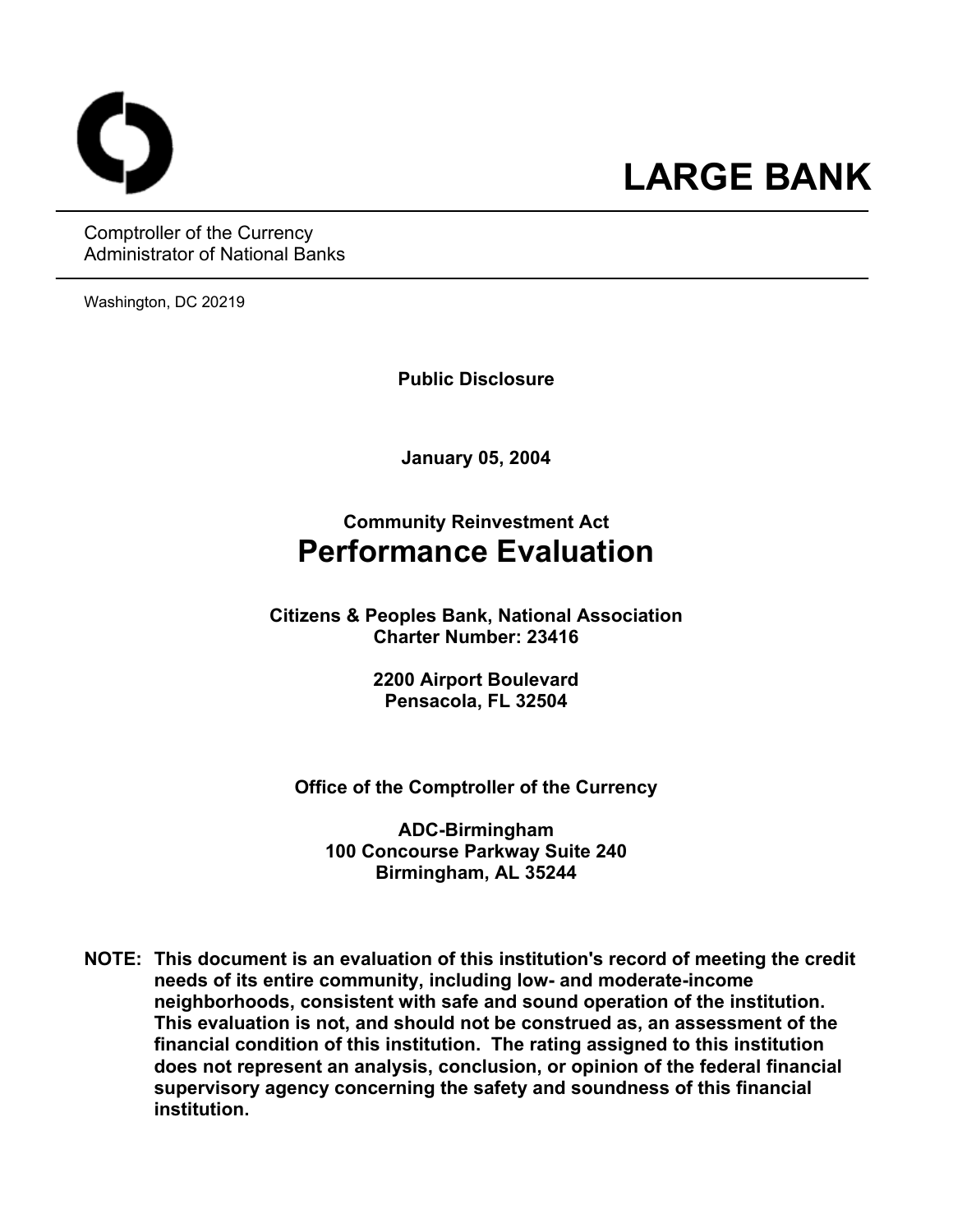# **Table of Contents**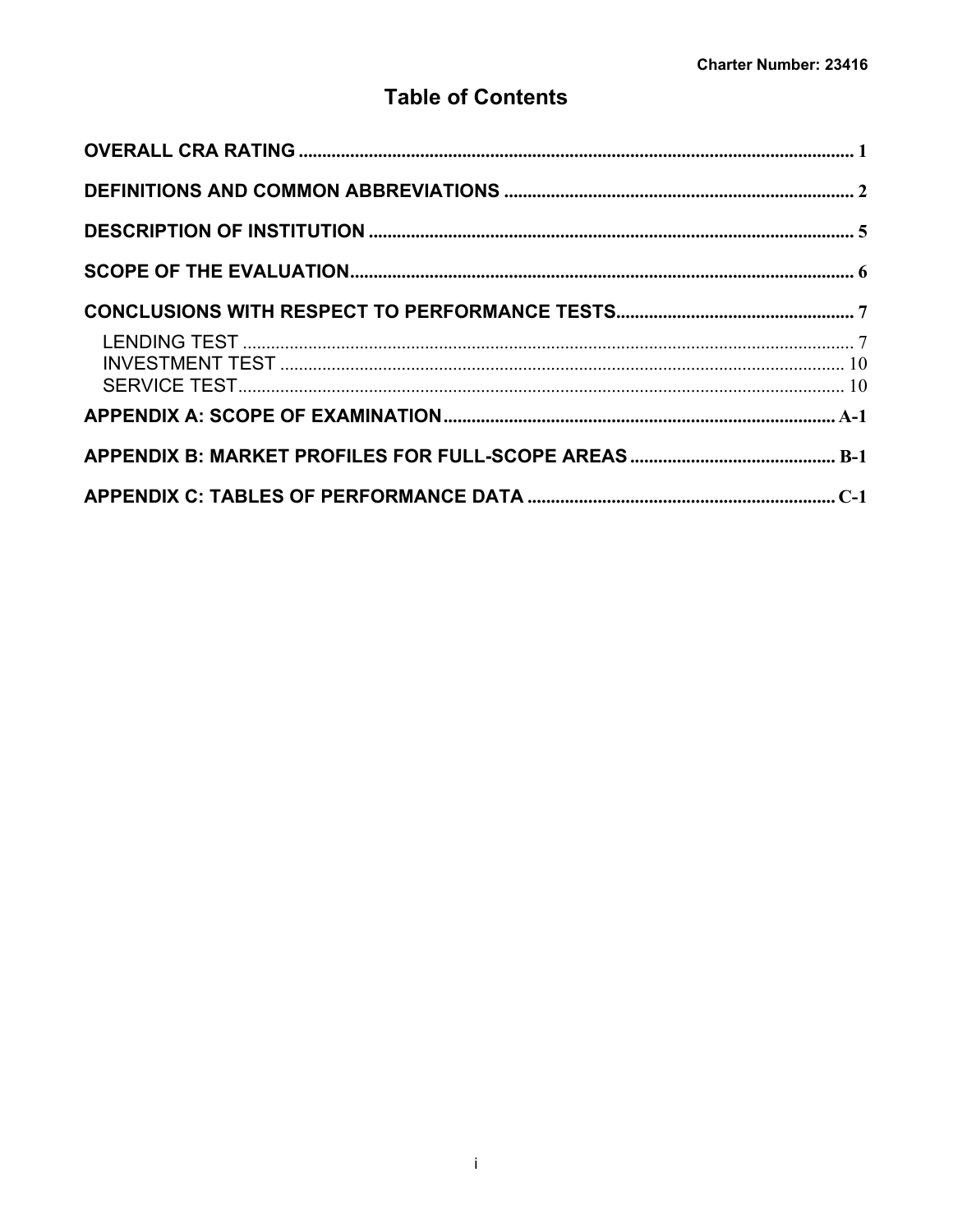# **Overall CRA Rating**

<span id="page-2-0"></span>**Institution's CRA Rating**: This institution is rated **Satisfactory**.

The following table indicates the performance level of **Citizens & Peoples Bank, National Association** (C&P) with respect to the Lending, Investment, and Service Tests:

|                                  |               | Citizens & Peoples Bank, N.A.<br><b>Performance Tests</b> |              |
|----------------------------------|---------------|-----------------------------------------------------------|--------------|
| <b>Performance Levels</b>        | Lending Test* | <b>Investment Test</b>                                    | Service Test |
| Outstanding                      |               |                                                           |              |
| <b>High Satisfactory</b>         |               |                                                           |              |
| Low Satisfactory                 |               |                                                           |              |
| Needs to Improve                 |               |                                                           |              |
| <b>Substantial Noncompliance</b> |               |                                                           |              |

\* The lending test is weighted more heavily than the investment and service tests when arriving at an overall rating.

The major factors that support this rating include:

- Overall lending levels reflect a good responsiveness to meeting the credit needs of the community.
- C&P made a substantial majority of its Home Mortgage Disclosure Act (HMDA) loans and small loans to businesses inside the Assessment Area (AA).
- C&P's overall geographic distribution is good. The bank's borrower distribution is adequate.
- The bank originated a significant dollar amount of community development loans during the review period. As a result, this had a positive impact on C&P's lending test rating.
- The bank has an excellent level of qualified community development investments given its resources, capacity, and opportunities for investment.
- Service delivery systems are reasonably accessible to all geographies and individuals of different income levels in the AA.
- C&P has demonstrated satisfactory performance in providing community development services within its AA. These services had a positive impact on the Service Test rating.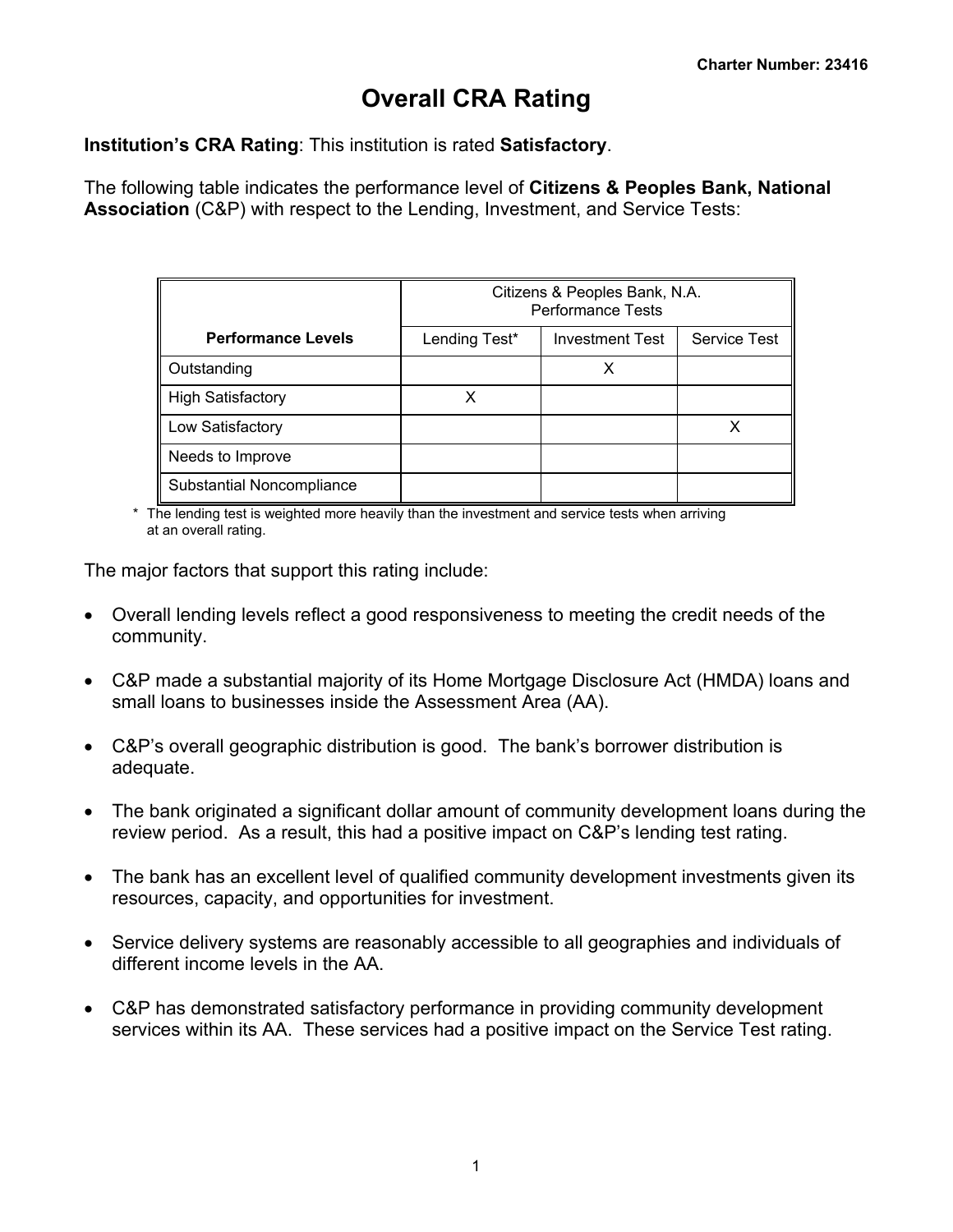# **Definitions and Common Abbreviations**

<span id="page-3-0"></span>The following terms and abbreviations are used throughout this performance evaluation, including the CRA tables. The definitions are intended to provide the reader with a general understanding of the terms, not a strict legal definition.

**Affiliate:** Any company that controls, is controlled by, or is under common control with another company. A company is under common control with another company if the same company directly or indirectly controls both companies. A bank subsidiary is controlled by the bank and is, therefore, an affiliate.

**Aggregate Lending:** The number of loans originated and purchased by all reporting lenders in specified income categories as a percentage of the aggregate number of loans originated and purchased by all reporting lenders in the MA/assessment area.

**Block Numbering Area (BNA):** A statistical subdivision of a county for grouping and numbering blocks in non-metropolitan counties where local census statistical area committees have not established census tracts. A BNA does not cross county lines.

**Census Tract (CT):** A small subdivision of metropolitan and other densely populated counties. Census tract boundaries do not cross county lines; however, they may cross the boundaries of metropolitan areas. Census tracts usually have between 2,500 and 8,000 persons, and their physical size varies widely depending upon population density. Census tracts are designed to be homogeneous with respect to population characteristics, economic status, and living conditions to allow for statistical comparisons.

**Community Development:** Affordable housing (including multifamily rental housing) for lowor moderate-income individuals; community services targeted to low- or moderate-income individuals; activities that promote economic development by financing businesses or farms that meet the size eligibility standards of the Small Business Administration's Development Company or Small Business Investment Company programs (13 CFR 121.301) or have gross annual revenues of \$1 million or less; or, activities that revitalize or stabilize low- or moderateincome geographies.

**Community Reinvestment Act (CRA):** the statute that requires the OCC to evaluate a bank's record of meeting the credit needs of its local community, consistent with the safe and sound operation of the bank, and to take this record into account when evaluating certain corporate applications filed by the bank.

**Consumer Loan(s):** A loan(s) to one or more individuals for household, family, or other personal expenditures. A consumer loan does not include a home mortgage, small business, or small farm loan. This definition includes the following categories: motor vehicle loans, credit card loans, home equity loans, other secured consumer loans, and other unsecured consumer loans.

**Family:** Includes a householder and one or more other persons living in the same household who are related to the householder by birth, marriage, or adoption. The number of family households always equals the number of families; however, a family household may also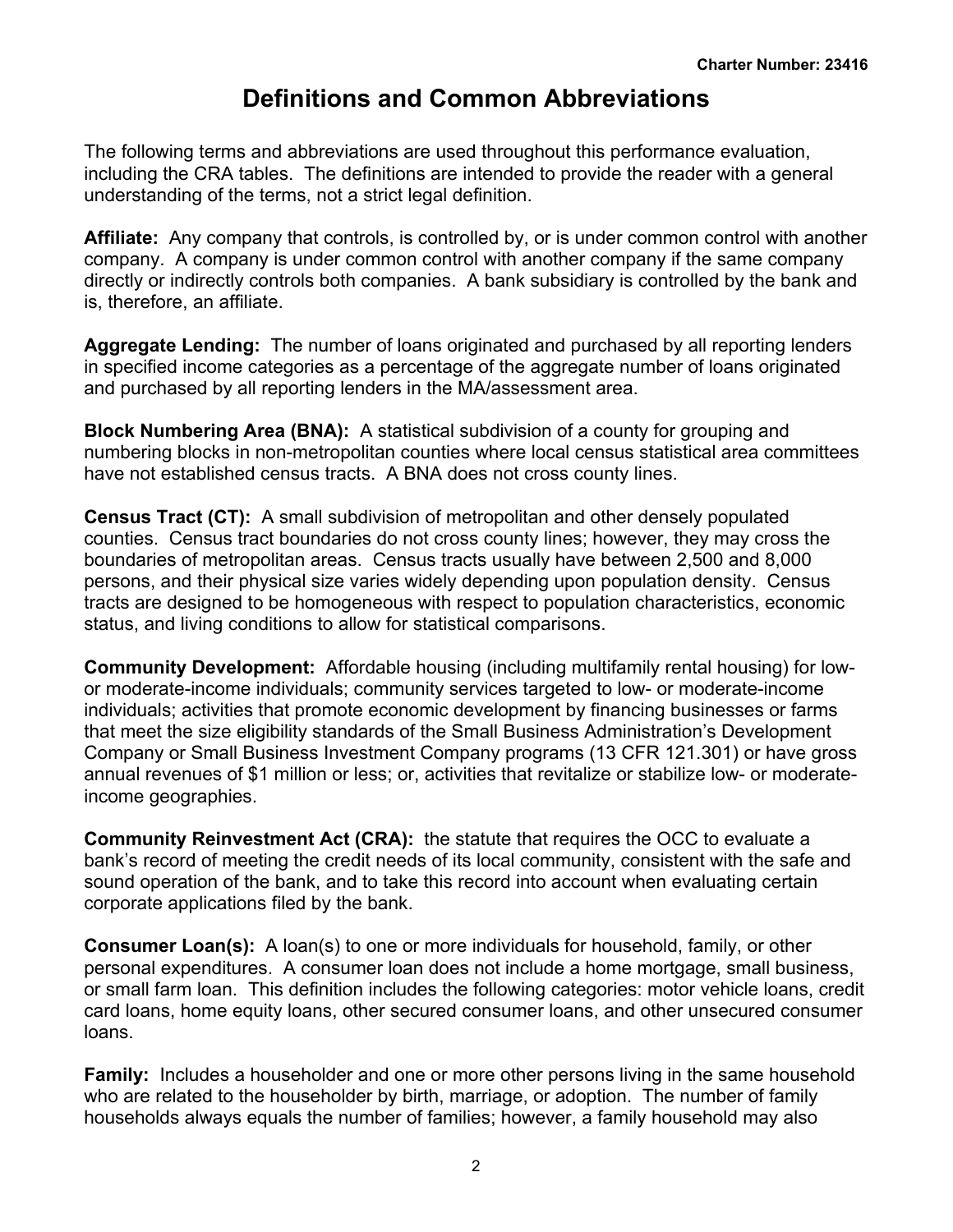include non-relatives living with the family. Families are classified by type as either a marriedcouple family or other family, which is further classified into 'male householder' (a family with a male household and no wife present) or 'female householder' (a family with a female householder and no husband present).

**Full Review:** Performance under the Lending, Investment, and Service Tests is analyzed considering performance context, quantitative factors (e.g., geographic distribution, borrower distribution, and total number and dollar amount of investments), and qualitative factors (e.g., innovativeness, complexity, and responsiveness).

**Geography:** A census tract or a block numbering area delineated by the United States Bureau of the Census in the most recent decennial census.

**Home Mortgage Disclosure Act (HMDA):** The statute that requires certain mortgage lenders that do business or have banking offices in a metropolitan area to file annual summary reports of their mortgage lending activity. The reports include such data as the race, gender, and the income of applications, the amount of loan requested, and the disposition of the application (e.g., approved, denied, and withdrawn).

**Home Mortgage Loans:** such loans include home purchase and home improvement loans, as defined in the HMDA regulation. This definition also includes loans for multifamily (five or more families) dwellings, loans for the purchase of manufactured homes and refinancing of home improvement and home purchase loans.

**Household:** Includes all persons occupying a housing unit. Persons not living in households are classified as living in group quarters. In 100 percent tabulations, the count of households always equals the count of occupied housing units.

**Limited Review:** Performance under the Lending, Investment, and Service Tests is analyzed using only quantitative factors (e.g., geographic distribution, borrower distribution, total number and dollar amount of investments, and branch distribution).

**Low-Income:** Individual income that is less than 50 percent of the area median income, or a median family income that is less than 50 percent, in the case of a geography.

**Market Share:** The number of loans originated and purchased by the institution as a percentage of the aggregate number of loans originated and purchased by all reporting lenders in the MA/assessment area.

**Median Family Income (MFI):** The median income determined by the U.S. Census Bureau every ten years and used to determine the income level category of geographies. Also, the median income determined by the Department of Housing and Urban Development annually that is used to determine the income level category of individuals. For any given area, the median is the point at which half of the families have income above it and half below it.

**Metropolitan Area (MA):** Any primary metropolitan area (PMA), metropolitan area (MA), or consolidated metropolitan area (CMA), as defined by the Office of Management and Budget, with a population of 250,000 or more, and any other area designated as such by the appropriate federal financial supervisory agency.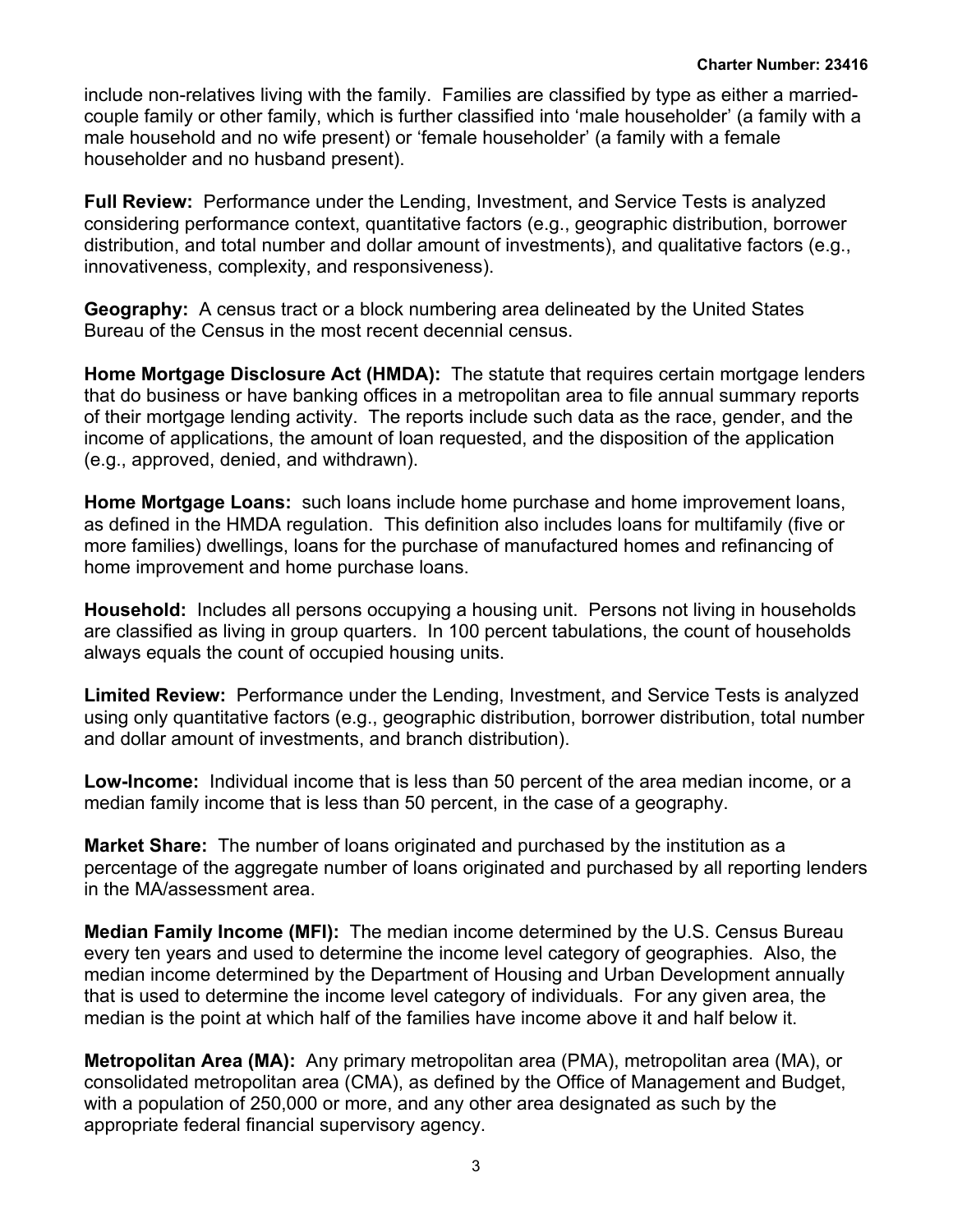**Middle-Income:** Individual income that is at least 80 percent and less than 120 percent of the area median income, or a median family income that is at least 80 percent and less than 120 percent, in the case of a geography

**Moderate-Income:** Individual income that is at least 50 percent and less than 80 percent of the area median income, or a median family income that is at least 50 percent and less than 80 percent, in the case of a geography.

**Multifamily:** Refers to a residential structure that contains five or more units**.**

**Other Products:** Includes any unreported optional category of loans for which the institution collects and maintains data for consideration during a CRA examination. Examples of such activity include consumer loans and other loan data an institution may provide concerning its lending performance.

**Owner-Occupied Units:** Includes units occupied by the owner or co-owner, even if the unit has not been fully paid for or is mortgaged.

**Qualified Investment:** A qualified investment is defined as any lawful investment, deposit, membership share, or grant that has as its primary purpose community development.

**Rated Area:** A rated area is a state or multi-state metropolitan area. For an institution with domestic branches in only one state, the institution's CRA rating would be the state rating. If an institution maintains domestic branches in more than one state, the institution will receive a rating for each state in which those branches are located. If an institution maintains domestic branches in two or more states within a multi-state metropolitan area, the institution will receive a rating for the multi-state metropolitan area.

**Small Loan(s) to Business(es):** A loan included in 'loans to small businesses' as defined in the Consolidated Report of Condition and Income (Call Report) and the Thrift Financial Reporting (TFR) instructions. These loans have original amounts of \$1 million or less and typically are either secured by nonfarm or nonresidential real estate or are classified as commercial and industrial loans. However, thrift institutions may also exercise the option to report loans secured by nonfarm residential real estate as "small business loans" if the loans are reported on the TFR as nonmortgage, commercial loans.

**Small Loan(s) to Farm(s):** A loan included in 'loans to small farms' as defined in the instructions for preparation of the Consolidated Report of Condition and Income (Call Report). These loans have original amounts of \$500,000 or less and are either secured by farmland, or are classified as loans to finance agricultural production and other loans to farmers.

**Tier One Capital:** The total of common shareholders' equity, perpetual preferred shareholders' equity with non-cumulative dividends, retained earnings and minority interests in the equity accounts of consolidated subsidiaries.

**Upper-Income:** Individual income that is more than 120 percent of the area median income, or a median family income that is more than 120 percent, in the case of a geography.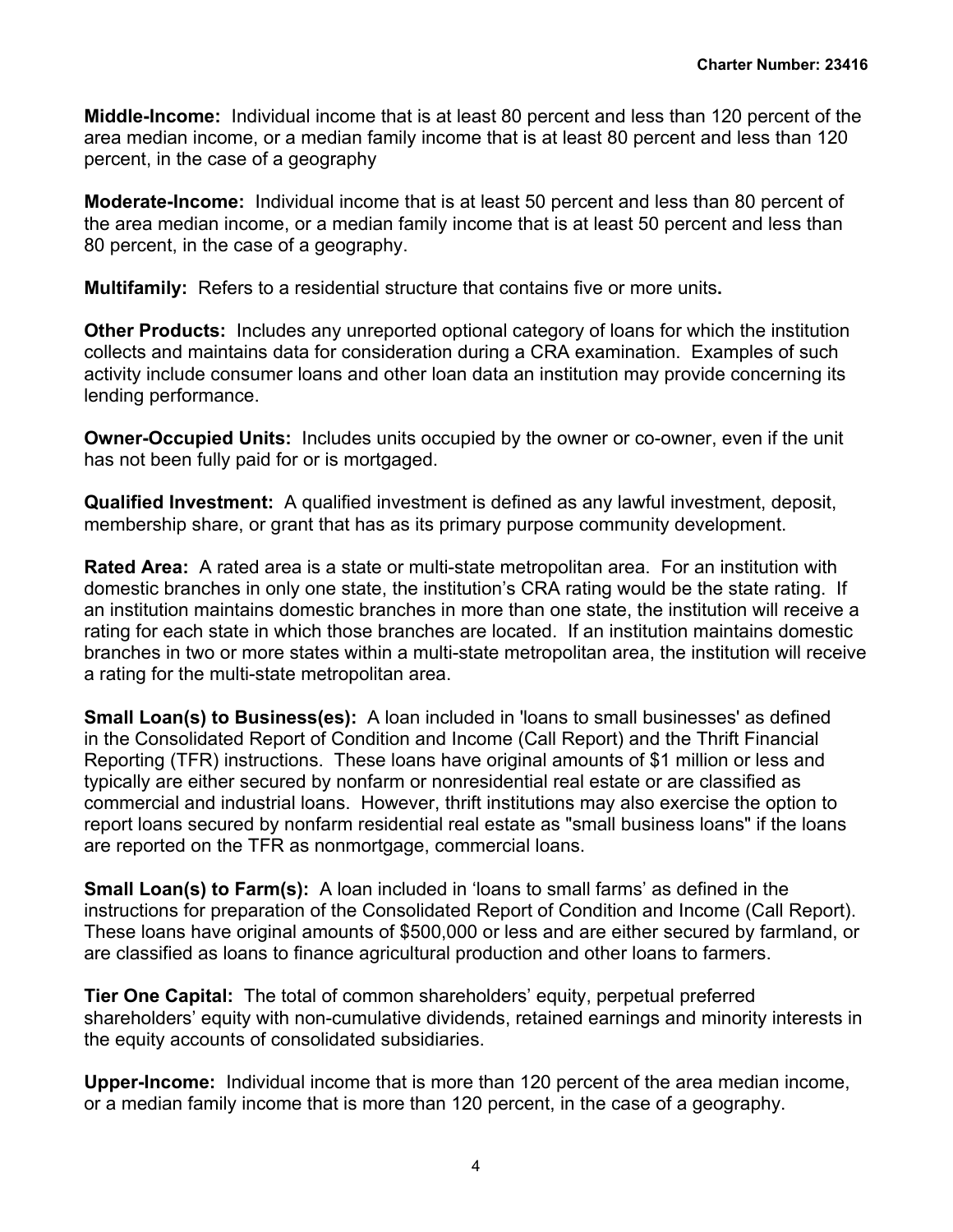# **Description of Institution**

<span id="page-6-0"></span>Citizens and Peoples Bank, N.A. (C&P) is wholly owned by Alabama NBC a multi-bank holding company located in Birmingham, Alabama. Alabama NBC owns 11 banks with total assets of approximately \$3.8 billion operating in Florida, Georgia, and Alabama. C&P is an intrastate bank with 3 branches operating in Escambia County. C&P has no subsidiaries and has not been involved in any merger or acquisition activity.

As of September 30, 2003, C&P reported assets of \$110 million and a Tier 1 Capital ratio of 6.77%. The loan to deposit ratio was 92.67%. The percentage of total assets represented by net loans was 74.05%. No legal, financial or other factors impede the bank's ability to help meet the needs in its AA. The loan portfolio is comprised of 82% real estate loans, 16% commercial loans, and 2% consumer loans. The real estate portfolio consists of 67% commercial loans, 33% 1-4 family residential loans, less than 1% multifamily loans and no agricultural loans. Commercial loans at 71% represent the largest lending product.

C&P's assessment area (AA) consists of the 58 CTs representing one of two counties in the Pensacola MA (Escambia County). All three C&P branches are located in Escambia County. The delineation of the Escambia AA does not reflect illegal discrimination or arbitrarily exclude low- or moderate-income geographies. See the market profile section of this evaluation for more details regarding the Escambia AA.

C&Ps deposit market share rank in the Escambia AA is  $10<sup>th</sup>$  (2.87% of the market share) of 18 competitors. Local banking competition is aggressive and includes affiliates of large national banking companies, regional banks, numerous community banks, credit unions, and non-bank financial service providers. The top five competitors in this market include: AmSouth Bank, Bank of Pensacola, Suntrust Bank, Bank of America, and Wachovia Bank.

Our contact with a local community development corporation identified small business financing as well as housing for low- and moderate-income individuals as the most pressing credit needs of the community. Primarily housing needs for low-income residents is for rental housing and 1-4 family housing for moderate-income residents.

The bank's business strategy is to continue to service small- and medium-size owner-operated businesses. The primary lines of business are commercial/industrial, commercial mortgage, and construction.

C&P's CRA performance was last evaluated on March 31, 1999, at which time the bank was rated "Satisfactory". A review of OCC records, as well as the bank's CRA Public File, did not reveal any complaints relating to the bank's CRA performance.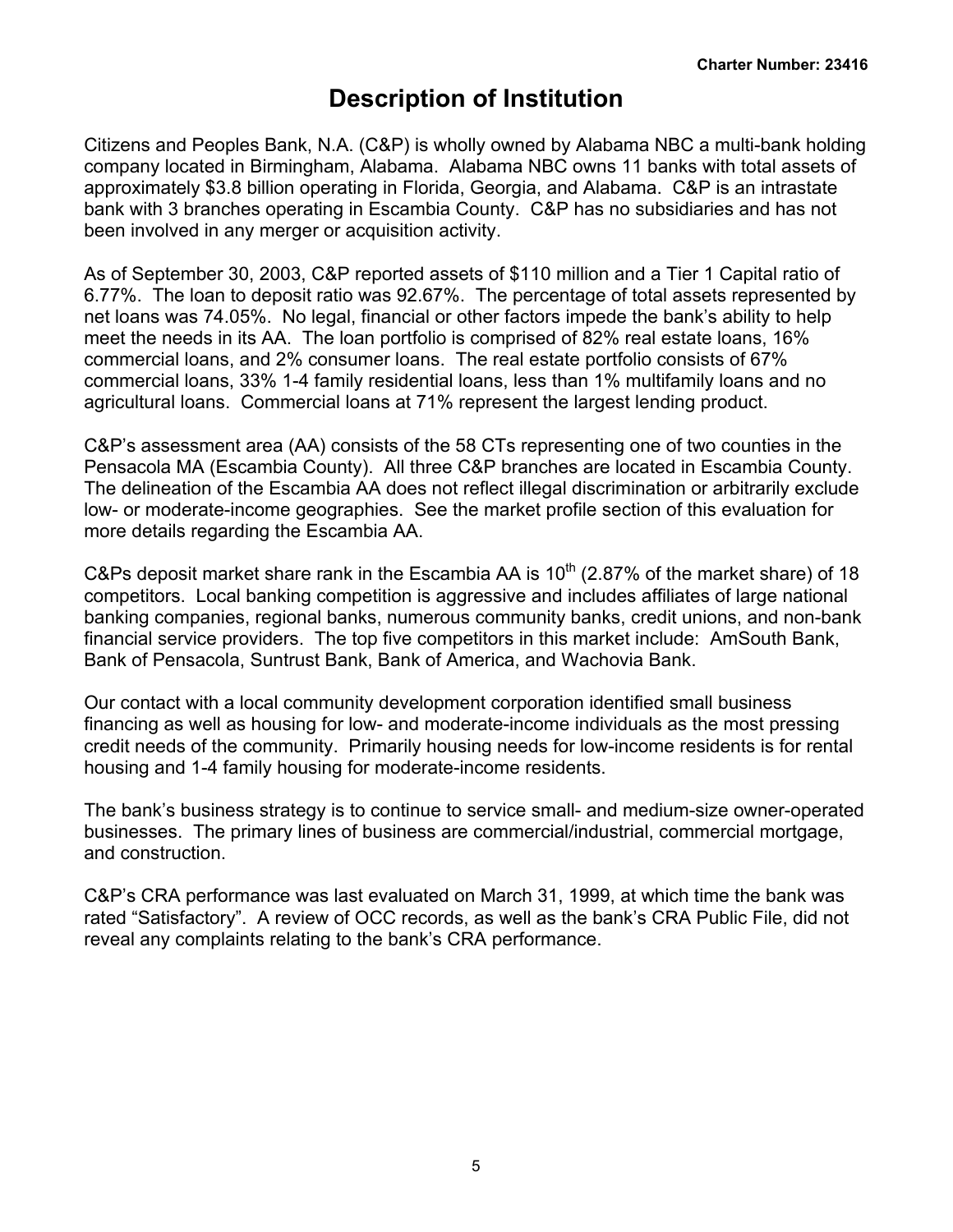# **Scope of the Evaluation**

#### <span id="page-7-0"></span>**Evaluation Period/Products Evaluated**

This Performance Evaluation assessed the bank's performance under the Lending, Investment, and Services Tests. In evaluating the bank's lending performance, we reviewed C&P's residential mortgage loans and small business loans. C&P did not have any agricultural lending and multi-family lending was minimal; therefore they are not included in our review. While there are farms located within the AA, they are not located in close proximity to C&P's branches. Consumer lending does not represent a substantial majority of the bank's lending activity, therefore the bank did not provide data on consumer lending for evaluation.

The evaluation period under the lending test was January 1, 1999 through December 31, 2002. For CD loans and the Investment and Service tests, the evaluation period is April 1, 1999 through January 5, 2004. The Investment Test conclusions are based on an evaluation of investments and donations made in the bank's AA that meet the definition of community development. The Service Test was evaluated based on branch distribution, hours of operation, branch opening and closings, alternative delivery systems, retail and commercial deposit and loan products and service, and community development services.

#### **Data Integrity**

Prior to this CRA examination, OCC personnel verified the accuracy of data made available to the public in accordance with the Home Mortgage Disclosure Act (HMDA) and the CRA regulation. Public data includes home mortgage lending and small loans to businesses and farms. We found C&P's processes and internal controls for collecting, verifying, and reporting HMDA and CRA loan data satisfactory. The few errors found were corrected and data was considered accurate. We reviewed CD loans, service and investments to ensure they qualified as community development.

#### **Selection of Areas for Full-Scope Review**

C&P has one AA, which received a full-scope review. Please refer to the table in Appendix A for more information.

#### **Ratings**

Small business lending was given the greatest weight under the lending test since it is the bank's primary business line, followed by home purchase mortgage lending. Consumer lending does not represent a substantial majority of the bank's lending activities; therefore the bank did not provide data on consumer lending for evaluation.

#### **Other**

Our contact with a local community development corporation identified small business financing as well as housing for low and moderate-income individuals as the most pressing credit needs in the AA. The primary housing need for low-income residents is rental housing and 1-4 family purchase housing for moderate-income residents.

#### **Fair Lending Review**

We found no evidence of illegal discrimination or other illegal credit practices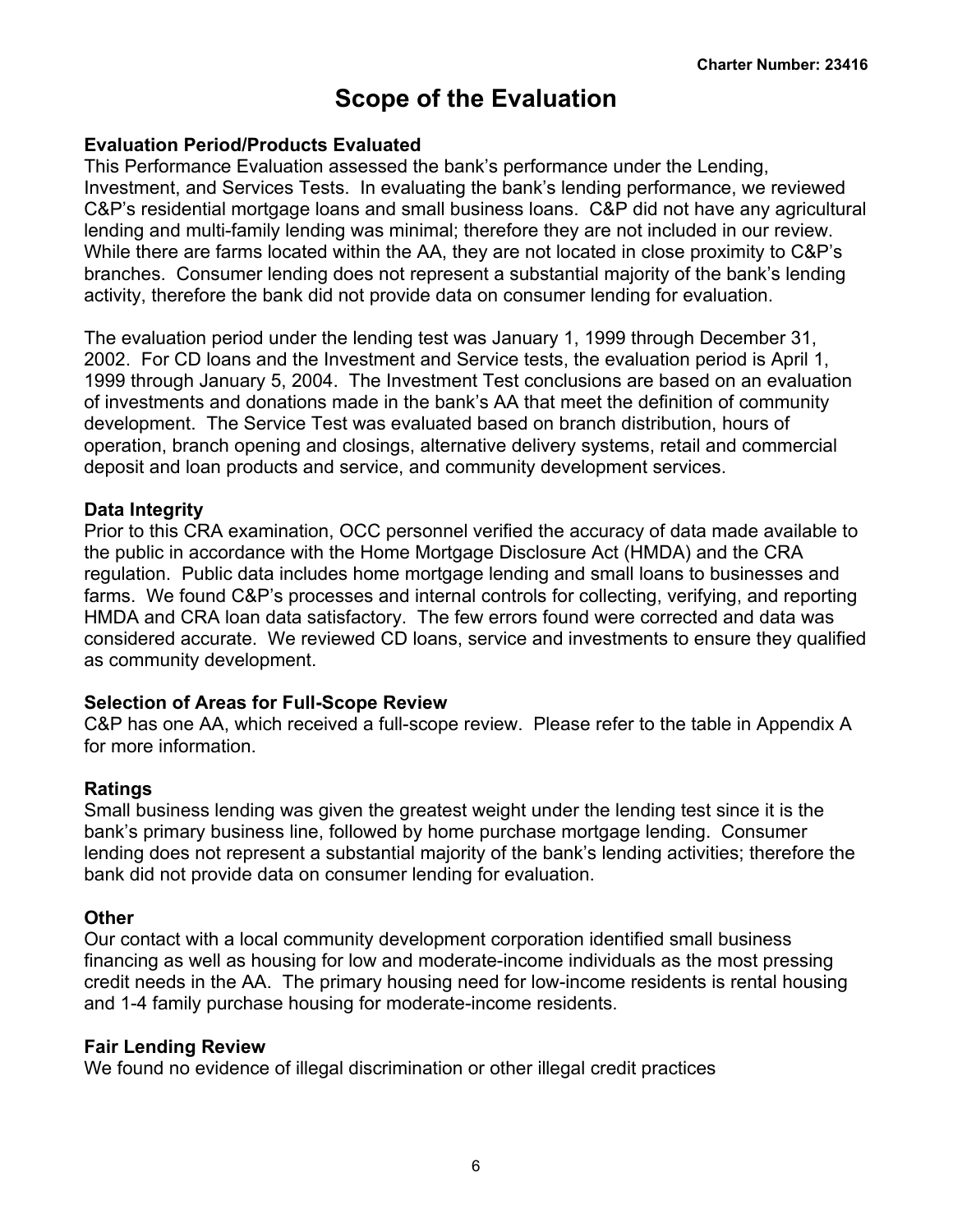# **Conclusions with Respect to Performance Tests**

# <span id="page-8-0"></span>**LENDING TEST**

## **Conclusions for Areas Receiving Full-Scope Reviews**

The bank's performance under the lending test is rated "high satisfactory". Based on fullscope reviews, the bank's performance in the Escambia AA is satisfactory.

# **Lending Activity**

Refer to Tables 1 Lending Volume and 1 Other in appendix C for the facts and data used to evaluate the bank's lending activity.

In the Escambia AA, approximately 81% of the number and 84% of the dollar amount of C&P's reported loans were small loans to businesses. Only 19% of the number and 16% of the dollar amount were home mortgage related. C&P has a 2.87% market share of deposits in the Escambia AA. The market share for loans is 1.25% (15<sup>th</sup>) for small loans to businesses and .12% (93 $^{rd}$ ) of home mortgage loans. C&P's loan to deposit ratios is higher than its competitors.

Due to C&P's small market share of home mortgage loans and their primary focus on small loans to businesses, our analysis of lending activity will be weighted toward small business lending. Our home mortgage loan analysis will focus on home purchase loans due to the limited number of home improvement and home refinancing loans originated by C&P.

## **Distribution of Loans by Income Level of the Geography**

### *Home Mortgage Loans*

Refer to Tables 2, 3, 4 and 5 in appendix C for the facts and data used to evaluate the geographic distribution of the bank's home mortgage loan originations and purchases.

The overall geographic distribution of home purchase loans is adequate when considering the barriers for families in low- and moderate-geographies to purchase a home in the Escambia AA. The median housing cost in low-income geographies is \$32,363 and \$34,461 in moderate-income geographies. In low-income geographies, 46% of the families are below the poverty level. In moderate-income geographies, 28% of families are below the poverty level. The 1990 average median families income in low- and moderate-income geographies is \$11,625 and \$20,567 respectively, making a home purchase difficult. We considered these mitigating factors in our home mortgage lending analysis to low-or moderate-income geographies.

C&P percentage of home purchase loans in low-income tracts is slightly higher than the percentage of owner-occupied units in these tracts. C&P's percentage of home purchase loans in moderate-income tracts is significantly less than the percentage of owner-occupied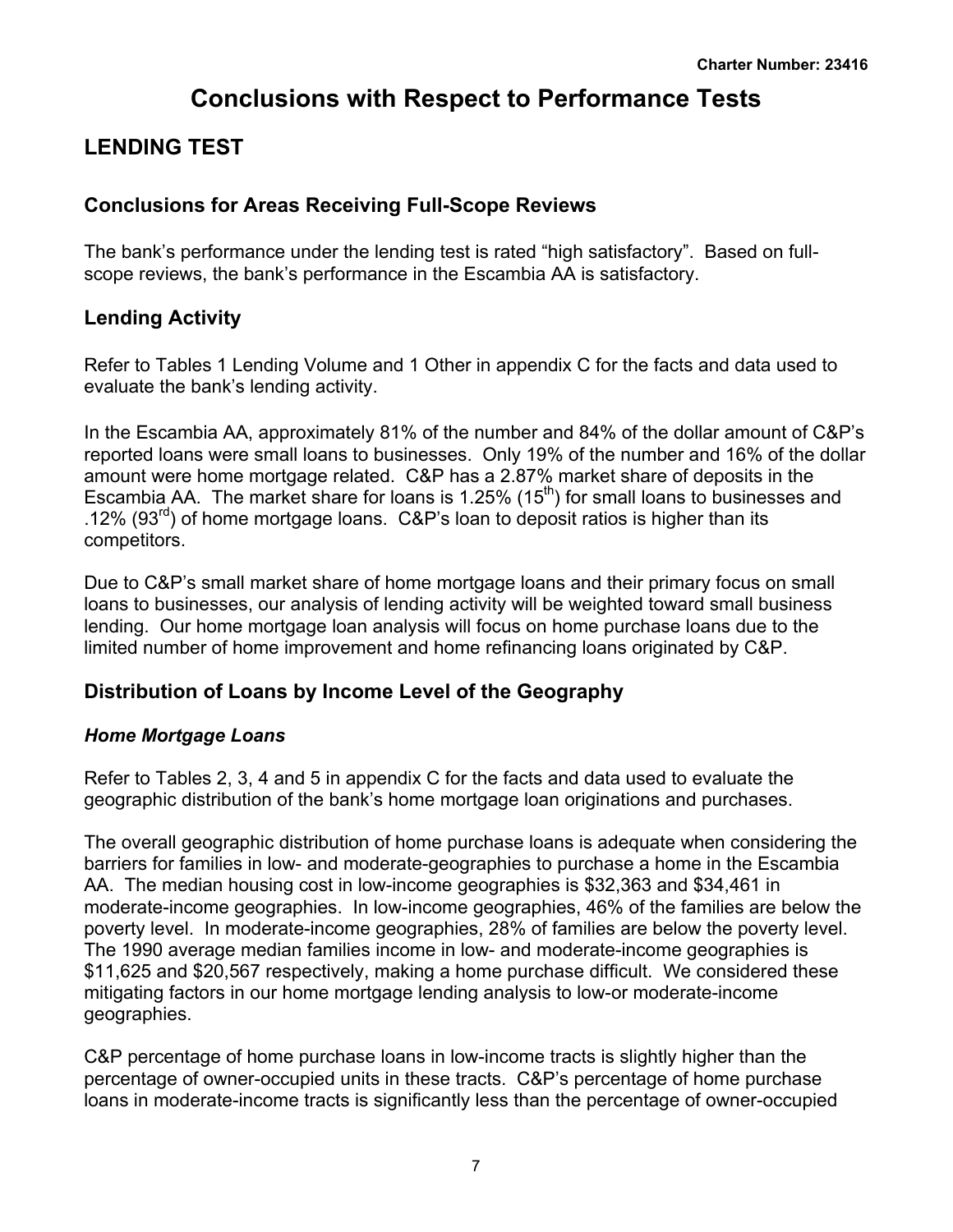units in these tracts. C&P originated no home purchase loans in low- and moderate-income tracts in 2002, therefore they have no market share.

#### *Small Loans to Businesses*

Refer to Table 6 in appendix C for the facts and data used to evaluate the geographic distribution of the bank's origination/purchase of small loans to businesses.

The geographic distribution of small loans to businesses is good. C&P's percentage of loans in low-income tracts exceeds the percentage of businesses located in these tracts. C&P's percentage of loans in moderate-income tracts is slightly less than the percentage of businesses located in these tracts. C&P's market share in both low- and moderate-income tracts excess its overall market share.

### *Lending Gap Analysis*

We reviewed reports detailing the bank's lending distribution during the evaluation period to determine any unexplained gaps in the geographic distribution of loans. Unexplained conspicuous gaps were not identified. This performance had a positive effect on the bank's overall geographic distribution analysis.

### *Inside/Outside Ratio*

A substantial majority of C&P's loan originations and purchases were inside the assessment area. By product the bank originated the following percentage of loans inside its AA.

| <b>Loan Type</b>                 | % Inside |
|----------------------------------|----------|
| Home Purchase                    | 72%      |
| Refinance                        | 79%      |
| Home Improvement                 | 100%     |
| <b>Small Loans to Businesses</b> | 90%      |
| <b>Overall</b>                   | 87%      |

This performance was positively factored in the overall analysis of the geographic distribution of lending.

## **Distribution of Loans by Income Level of the Borrower**

#### *Home Mortgage Loans*

Refer to Tables 8, 9, and 10 in appendix C for the facts and data used to evaluate the borrower distribution of the bank's home mortgage loan originations and purchases.

The overall distribution of home purchase loans by income is adequate. The percent of home purchase loan originated to low- and moderate-income borrowers is significantly less than the percent of low- and moderate-income families in the AA. However it is difficult for low-income persons, and somewhat difficult for moderate-income persons to purchase a home in the AA. Sixteen percent of the households in the AA live below the poverty level. A low-income family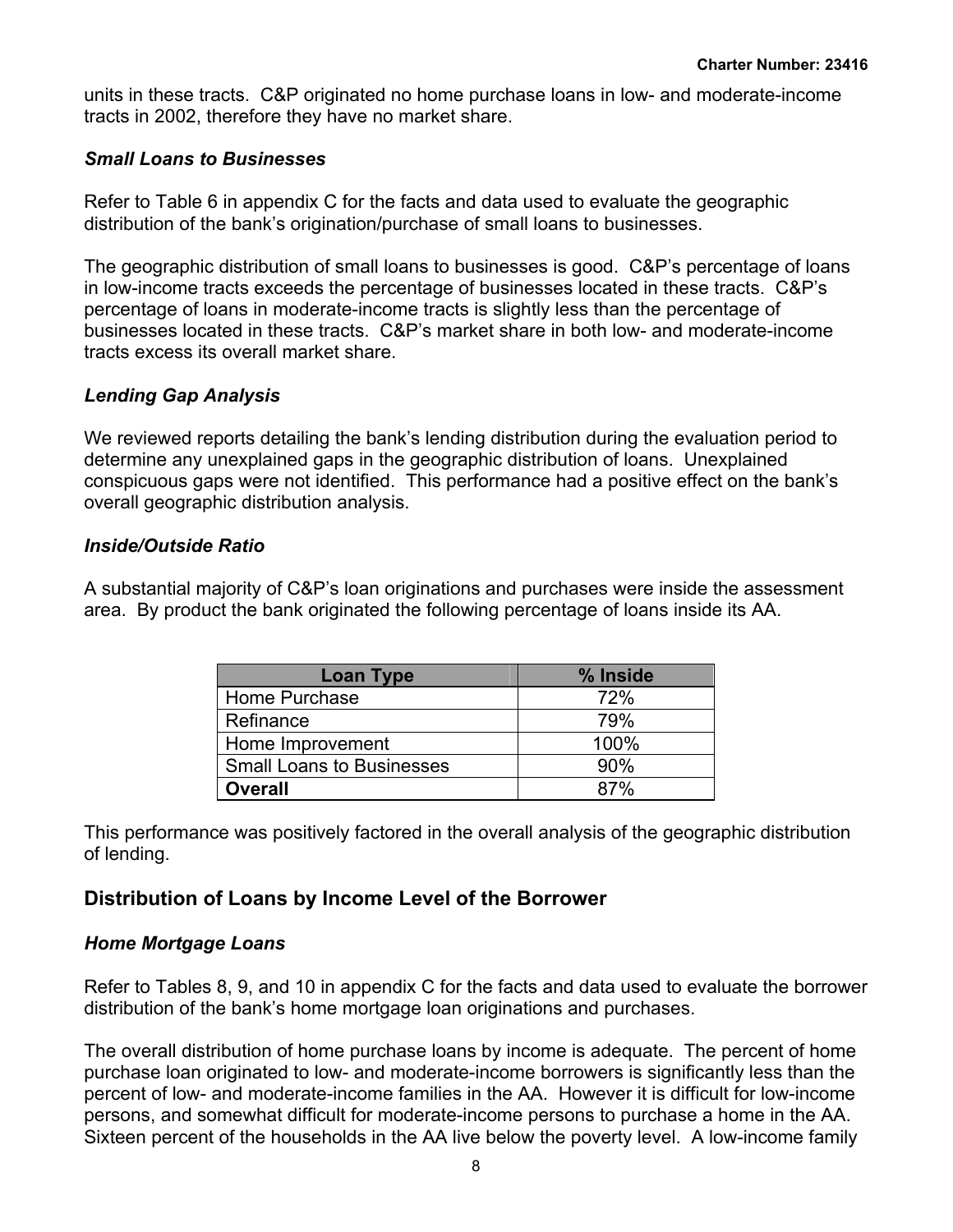earning on average less than \$22,650 would have difficulty purchasing a home in the Escambia AA, where the median housing cost is \$60,327 based on 1990 census data and is \$84,444 based on 2000 updated information. A moderate-income family earning on average is less than \$36,240 would also have some difficulty purchasing a home. C&P originated no home purchase loans to low- and moderate-income borrower in 2002; therefore they have no market share.

### *Small Loans to Businesses*

Refer to Table 11 in appendix C for the facts and data used to evaluate the borrower distribution of the bank's origination/purchase of small loans to businesses.

The distribution of small loans to businesses is adequate. C&P's percentage of small loans to small businesses (businesses with annual revenues of \$1 million or less) is less than the percentage of small business in the AA. C&P's market share to these small businesses exceeds their overall market share of small loans to all businesses. Also their distribution of small loans to businesses by loan size shows their willingness to target small businesses.

### **Community Development Lending**

Refer to Table 1 Lending Volume in appendix C for the facts and data used to evaluate the bank's level of community development lending. This table includes all CD loans.

CD lending has a positive impact on Lending Test conclusions. C&P had a high level of CD lending that is responsive to the identified needs in the AA and enhances it overall good level of small business lending in the Escambia AA. C&P made 4 CD loans totaling \$522,000 in the Escambia AA. Two loans totaling \$350,000 were made to a local CDC. One loan provided Gap loan program assistance to small businesses within low- to moderate-income tracts. The other loan financed rental housing for low-income families assisted through the HUD HOME rental program. Other CDC loans were made to Habitat for Humanity (funding for a new home) and a local builder. The line of credit to the local builder is used to purchase and renovate distressed properties rented to low-income families using the HUD vouchers program.

Refer to Table 1 Lending Volume in appendix C for the facts and data used to evaluate the bank's level of community development lending. This table includes all CD loans, including multifamily loans that also qualify as CD loans. In addition, Table 5 includes geographic lending data on all multi-family loans, including those that also qualify as CD loans. Table 5 does not separately list CD loans, however.

## **Product Innovation and Flexibility**

The bank participates in the flexible lending programs described below. There were no innovative lending programs.

• State Housing Initiatives Partership (SHIP) Program – 4 Ioans - \$297,845.

This is a State of Florida program that allocates affordable housing funds to counties. SHIP funds can be utilized for a number of purposes including new construction, down payment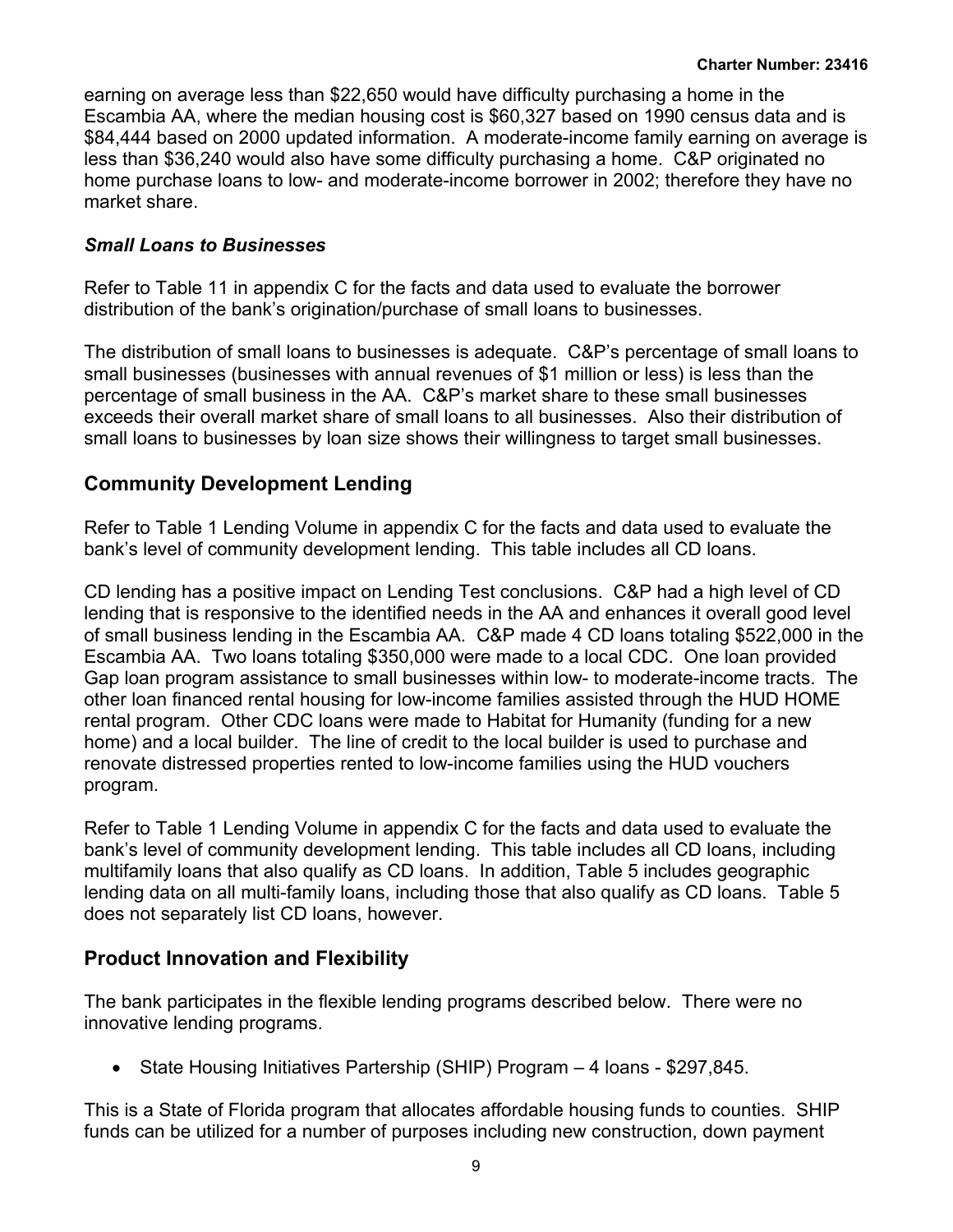<span id="page-11-0"></span>assistance, rehabilitation, land acquisition, impact fee loans, closing cost loans, and funding for community based organization that provide housing.

• USDA Rural Housing Guarantee Loan Program – 7 loans - \$764,690.

This is a Federal program that provides funds for home purchase in rural areas for low- and moderate- income families. Terms are flexible and include 100% financing with no mortgage insurance or down payment, closing cost may be included in the loan amount, and flexible debt ratio calculation.

# **INVESTMENT TEST**

The bank's performance under the investment test is rated Outstanding. Based on the fullscope review, the bank's performance in the Escambia AA is excellent.

Refer to Table 10 in appendix C for the facts and data used to evaluate the bank's level of qualified investments.

Qualifying investments are investments that have as their primary purpose community development, as defined in the CRA regulation. In evaluating the bank's overall level of qualified investments, we considered the opportunities available to invest in CD's in the AA as well as the capacity for the local community to create qualified investments. Qualified CD investment opportunities in the Escambia AA are somewhat limited. There is strong competition for these investments from larger institutions in the AA and C&P is participating in those qualified investments that are available. The following investments are responsive to the identified needs in the AA.

During the evaluation period, C&P purchased \$581,522 in FHLMC Bonds with specific criteria to assist low- and moderate-income families purchase homes in the Escambia County AA. In addition, C&P provided \$100,000 to Community Enterprise Investment Inc. (CEII), a Community Development Corporation (CDC) based in Pensacola, which provides a variety of small business lending, affordable housing and community development programs in the Escambia AA. This specific investment funded a GAP loan fund providing loans to small and Micro business in the Escambia AA. During the evaluation period, C&P also contributed \$5,615 to various community organizations serving the needs of the low- and moderateincome families in the Escambia AA.

# **SERVICE TEST**

The bank's performance under the Service Test is rated "Low Satisfactory". Based on the fullscope review, the bank's performance in the Escambia AA is adequate.

### **Retail Banking Services**

Refer to Table 14 in appendix C for the facts and data used to evaluate the distribution of the bank's branch delivery system and branch openings and closings.

The quantity, quality and accessibility of C&P's retail banking system are adequate. Delivery systems are reasonably accessible to geographies and individuals of different income levels in the AA. C&P operates three offices in the Escambia AA. C&P's main office is in a NA tract,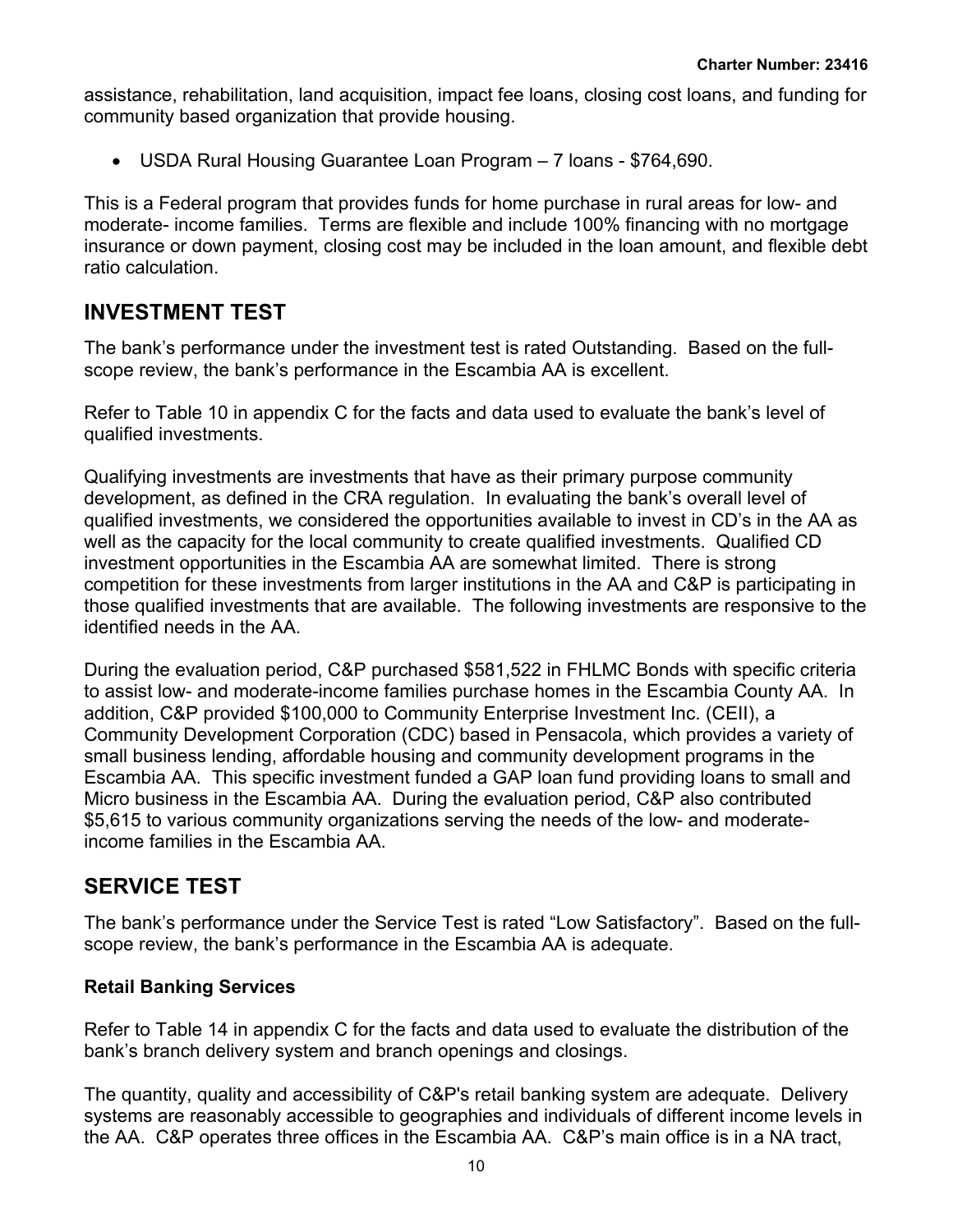which contains a population of only 95 and no reported incomes. Although the main office is a NA tract, it is adjacent to two low-income tracts and one moderate-income tract, which allow the bank to service of needs of these areas. The other two branch offices are located in middle-income tracts. All three ATMs are located onsite with the branches. C&P also provide other alternative delivery systems with Internet banking.

Since the previous CRA evaluation, the bank has opened one full-service branch, which is located in a middle-income tract. No bank branches have been closed in the Escambia AA since the previous evaluation.

C&P provides a wide range of services at each of its three offices. Services provided at the various branches are not dependent upon the income-geography of the branch, and do not vary in any way that would inconvenience portions of the AAs.

### **Community Development Services**

C&P has demonstrated satisfactory performance in providing CD services within its AA. This assessment is based on the number and impact of organizations served as well as the impact of these organizations on identified CD needs in the community. The bank is participating is most of the available opportunities in the AA. C&P employees and officers are directly involved in providing leadership and services to 11 organizations that provide CD services within the AA. During the evaluation period, C&P provided services that promote increased homeownership opportunities for LMI individual and families, promote economic development within the AA, and sponsored the delivery of community services targeted to low- or moderateincome people. C&P provided CD services in the AA through technical assistance and ongoing education to organizations such as Habitat for Humanity and Alllvista Solutions. C&P also participates in many organization's events whose primary purpose is to service the LMI individuals in the AA. Organizations include Habitat for Humanity, Community Enterprise Investment, Inc. (CEII), Pensacola Small Business Development Expo for Women and Minority Business Owners and Pensacola Affordable Housing Expo. Bank officer regularly provide leadership to many of the above-mentioned organizations, as well as other within the AA, through service on committees or Board. Examples of leadership roles include:

- Lending Committee Community Enterprise Investment, Inc. (CEII) 2000-2003
- President of the Board Catholic Charities provides family counseling and financial planning to low-income individuals – 2001-2003
- Board Member Sacred Heart Foundation provides funds to assist low income families with medical care – 2001-2003
- Education Instructor Habitat for Humanity 2000-2003
- Class Room Instructor Junior Achievement provides financial literacy training to low income intercity schools – 2001-2003
- Consultant Altavista Solutions provide homebuyer seminar for low- and moderateincome individuals – 2002-2003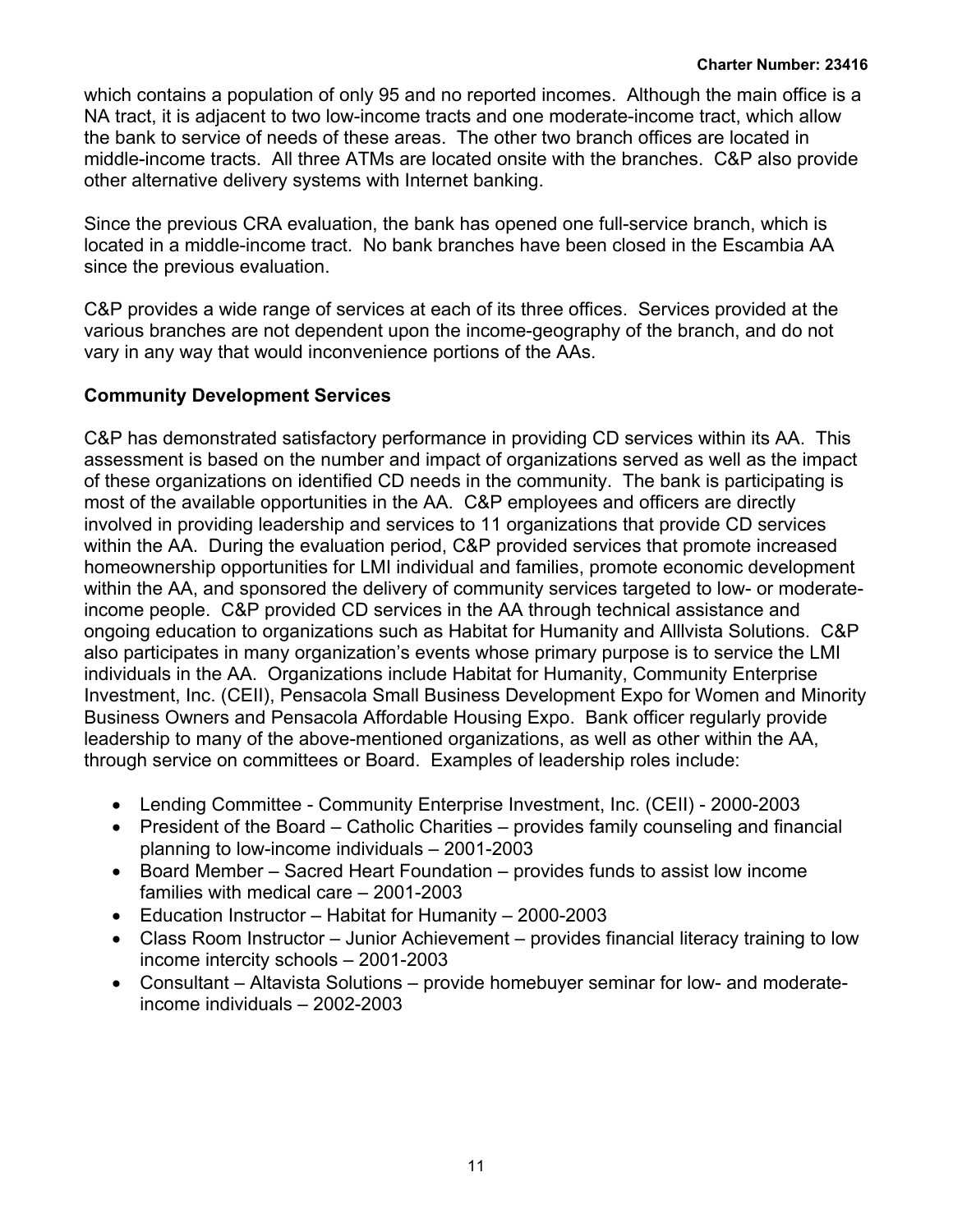# **Appendix A: Scope of Examination**

<span id="page-13-0"></span>The following table identifies the time period covered in this evaluation, affiliate activities that were reviewed, and loan products considered. The table also reflects the metropolitan and non-metropolitan areas that received comprehensive examination review (designated by the term "full-scope") and those that received a less comprehensive review (designated by the term "limited-scope").

| <b>Time Period Reviewed</b>                      | Lending Test (excludes CD Loans): 1/1/1999-12/31/2002<br>Investment and Service Tests and CD Loans: 4/1/1999-1/5/2004 |                                                       |  |  |  |  |  |
|--------------------------------------------------|-----------------------------------------------------------------------------------------------------------------------|-------------------------------------------------------|--|--|--|--|--|
| <b>Financial Institution</b>                     |                                                                                                                       | <b>Products Reviewed</b>                              |  |  |  |  |  |
| C&P                                              |                                                                                                                       | Small loans to businesses and home<br>mortgage loans. |  |  |  |  |  |
| Affiliate(s)                                     | <b>Affiliate</b><br>Relationship                                                                                      | <b>Products Reviewed</b>                              |  |  |  |  |  |
| <b>Alabama NBC</b>                               | <b>Holding Company</b>                                                                                                | <b>None</b>                                           |  |  |  |  |  |
| List of Assessment Areas and Type of Examination |                                                                                                                       |                                                       |  |  |  |  |  |
| <b>Assessment Area</b>                           | <b>Type of Exam</b>                                                                                                   | <b>Other Information</b>                              |  |  |  |  |  |
| Escambia AA (Escambia County)                    | <b>Full Scope</b>                                                                                                     | None                                                  |  |  |  |  |  |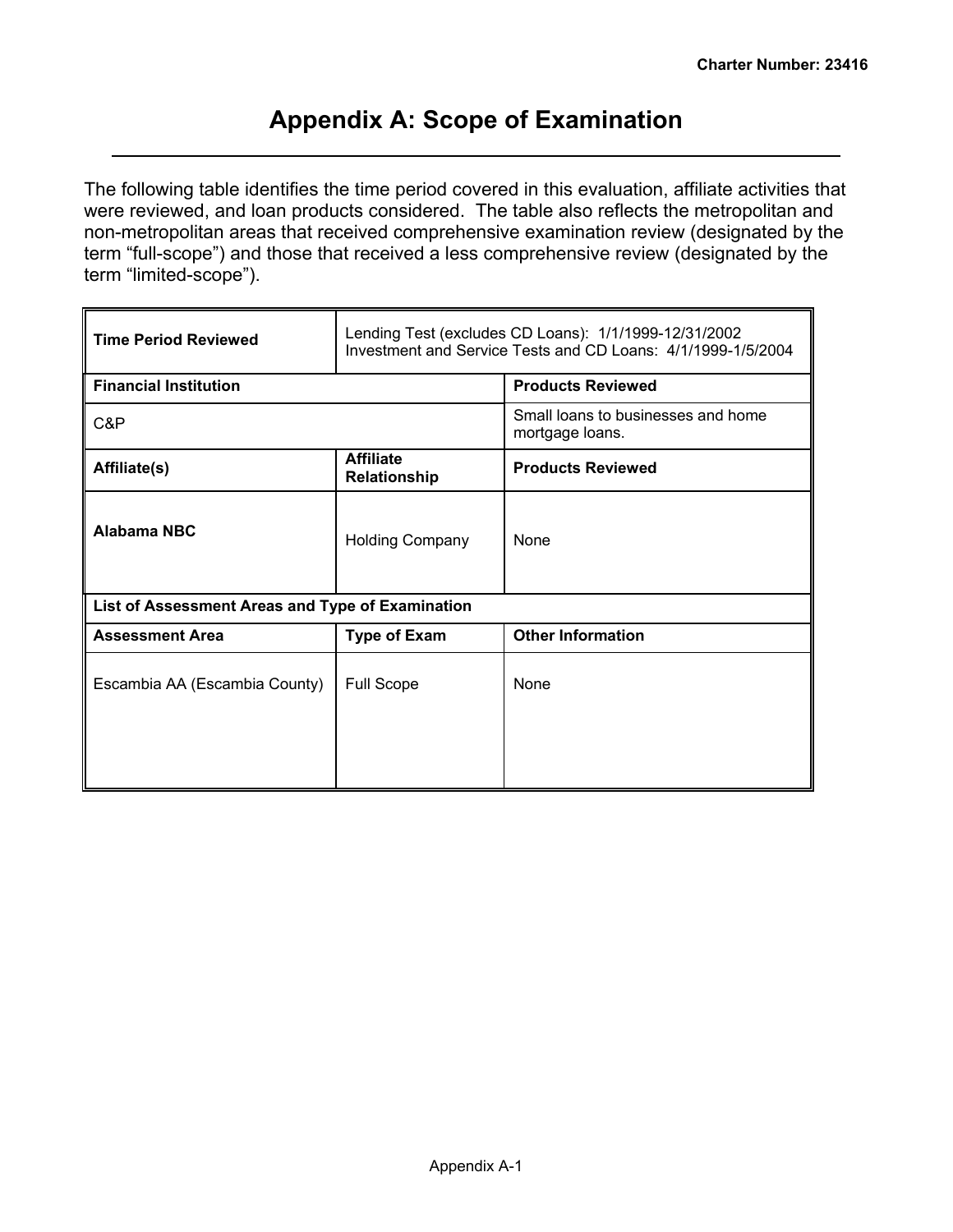## <span id="page-14-0"></span> **Escambia AA**

| Demographic Information for Full Scope Area: Escambia AA                                                |         |                            |                                                                |                    |                   |                    |
|---------------------------------------------------------------------------------------------------------|---------|----------------------------|----------------------------------------------------------------|--------------------|-------------------|--------------------|
| Demographic Characteristics                                                                             | #       | l ow<br>$%$ of #           | Moderate<br>$%$ of #                                           | Middle<br>$%$ of # | Upper<br>$%$ of # | $NA^*$<br>$%$ of # |
| Geographies (Census<br>Tracts/BNAs)                                                                     | 54      | 11.11                      | 16.67                                                          | 48.15              | 16.67             | 7.41               |
| Population by Geography                                                                                 | 262,798 | 5.34                       | 12.08                                                          | 57.19              | 25.08             | 0.31               |
| Owner-Occupied Housing by<br>Geography                                                                  | 63,835  | 4.12                       | 10.13                                                          | 57.65              | 28.10             | 0.00               |
| <b>Business by Geography</b>                                                                            | 13,713  | 7.56                       | 15.36                                                          | 63.77              | 6.94              | 6.36               |
| Farms by Geography                                                                                      | 338     | 4.14                       | 10.36                                                          | 75.15              | 8.58              | 1.78               |
| Family Distribution by Income<br>Level                                                                  | 70,784  | 21.27                      | 18.09                                                          | 21.68              | 38.96             | 0.00               |
| Distribution of Low and<br>Moderate Income Families<br>throughout AA Geographies                        | 27,857  | 9.10                       | 18.08                                                          | 57.88              | 14.94             | 0.00               |
| Median Family Income<br>HUD Adjusted Median Family Income for<br>2002<br>Households Below Poverty Level |         | 29.922<br>45.300<br>16.02% | Median Housing Value<br>Unemployment Rate (1990)<br>US Census) |                    | 60.327<br>3.1%    |                    |

(\*) The NA category consists of geographies that have not been assigned an income classification. Source: 1990 US Census and 2002 HUD updated MFI

The Escambia AA consists of Escambia County. The AA includes the major city of Pensacola. There are 54 CTs in the AA: 6 low-income, 9 moderate-income, 26 middle-income and 9 upper- income. C&P is not the market leader; ranking  $10<sup>th</sup>$  in deposits with a 2.87% market share. Local banking competition is aggressive and includes affiliates of large national banking companies, regional banks, numerous community banks, credit unions, and non-bank financial service providers. The top five competitors in this market include: AmSouth Bank, Bank of Pensacola, Suntrust Bank, Bank of America, and Wachovia Bank.

Opportunities for banks to participate in CD loans, investments, and service in the Escambia AA are somewhat limited and competition to participate is strong.

#### **Population**

The population living in the Escambia AA was 262,798 in 1990 and is projected to be 294,410 in 2000. The number of families in the Escambia AA was 70,784 in 1990 but is projected to be 74,528in 2000. The percentage of families by income level is 21.27% low-income, 18.09% moderate-income, 21.68% middle-income and 38.96% upper-income.

### **Dwellings**

In 1990, housing stock was 112,230 with 63,835 owner-occupied units. In 2000, housing stock is estimated to be 124,647 with 74,690 owner-occupied units. The average price in Escambia AA was \$60,327 but is projected to have risen to \$84,444 in 2000, making affordability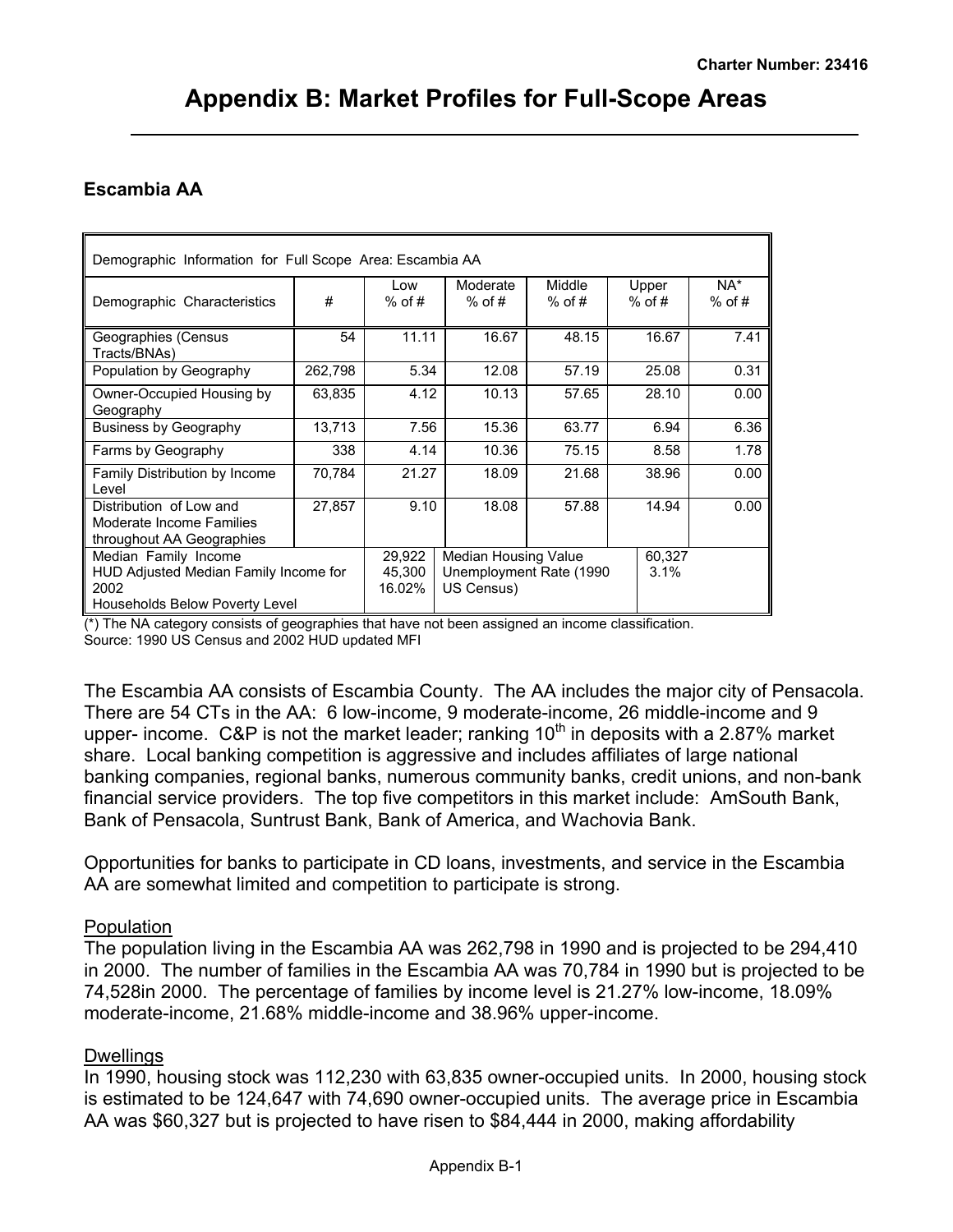questionable for low-income borrowers with income less than \$22,650. In addition, many of the low- and moderate-income individuals are military, where on base housing is provided.

### Employment

The local economy is government, tourism, military and private service oriented. The economy of Escambia County is heavily dependent on the local military installations and remains stable because of that association. Major employers in Escambia County are: Pensacola Naval Air Station and related training facilities such as Saufley Field, Corry Station and NAS Whiting Field. The unemployment rate for the Pensacola MA for November 2003 of 3.7% is significantly lower than the State rate of 4.7%.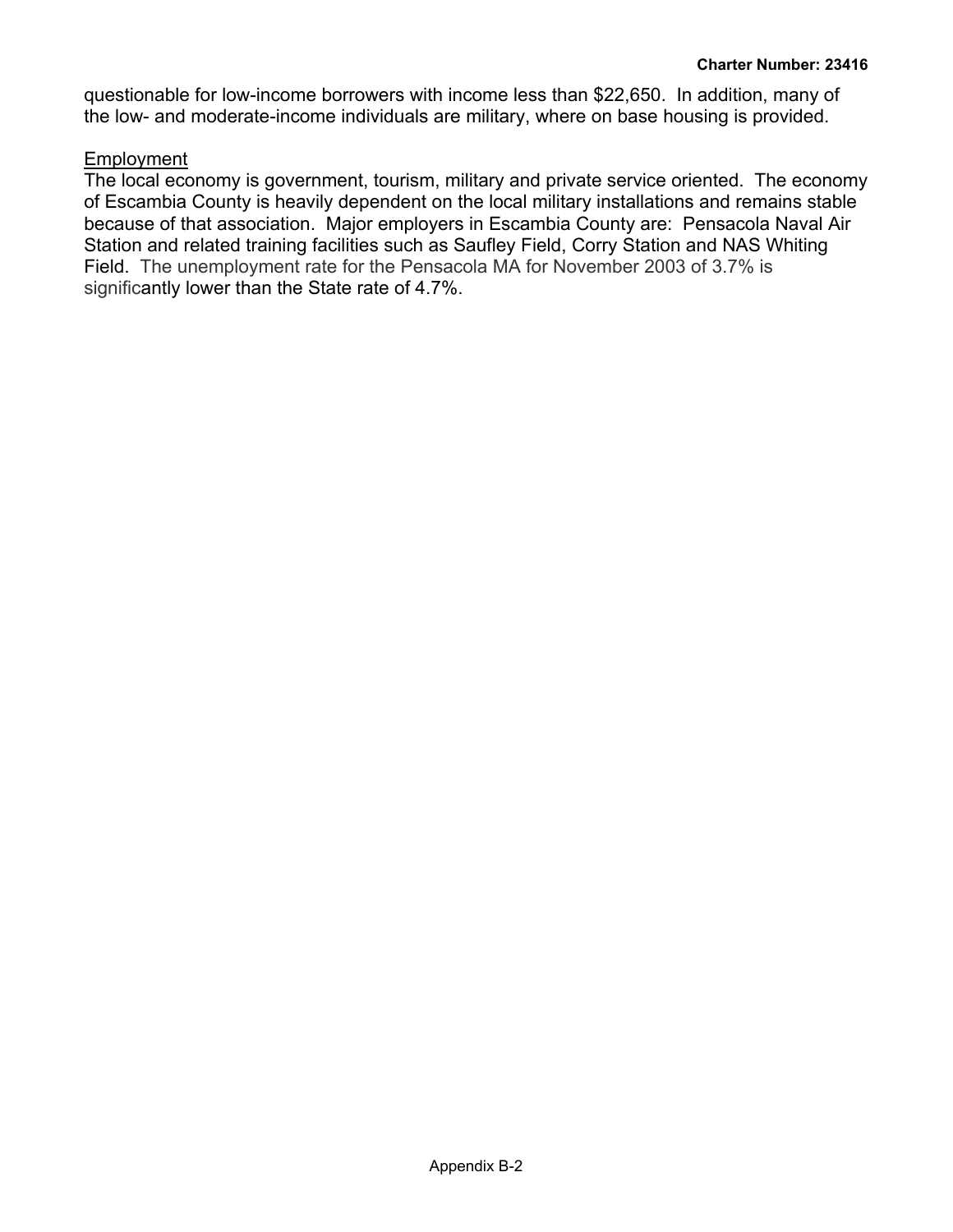# <span id="page-16-0"></span>**Content of Standardized Tables**

References to the "bank" include activities of any affiliates that the bank provided for consideration (refer to appendix A: Scope of the Examination). For purposes of reviewing the lending test tables, the following are applicable: purchased loans are treated as originations/purchases and market share is the number of loans originated and purchased by the bank as a percentage of the aggregate number of reportable loans originated and purchased by all lenders in the MA/assessment area. Tables without data are not included in this PE.

The following is a listing and brief description of the tables:

- **Table 1. Lending Volume** Presents the number and dollar amount of reportable loans originated and purchased by the bank over the evaluation period by MA/assessment area. Community development loans to statewide or regional entities or made outside the bank's assessment area may receive positive CRA consideration. Refer to Interagency Q&As \_\_.12(i) - 5 and - 6 for guidance on when a bank may receive positive CRA consideration for such loans. When such loans exist, insert a line item with the appropriate caption, such as "Statewide/Regional" or "Out of Assessment Area," in the MA/Assessment Area column and record the corresponding numbers and amounts in the "Community Development Loans" column.
- **Table 1. Other Products**  Presents the number and dollar amount of any unreported category of loans originated and purchased by the bank over the evaluation period by MA/assessment area. Examples include consumer loans or other data that a bank may provide, at its option, concerning its lending performance. This is a twopage table that lists specific categories.
- **Table 2. Geographic Distribution of Home Purchase Loans** Compares the percentage distribution of the number of loans originated and purchased by the bank in low-, moderate-, middle-, and upper-income geographies to the percentage distribution of owner-occupied housing units throughout those geographies. The table also presents market share information based on the most recent aggregate market data available.
- **Table 3. Geographic Distribution of Home Improvement Loans** See Table 2.
- **Table 4. Geographic Distribution of Home Mortgage Refinance Loans** See Table 2.
- **Table 5. Geographic Distribution of Multifamily Loans** Compares the percentage distribution of the number of multifamily loans originated and purchased by the bank in low-, moderate-, middle-, and upper-income geographies to the percentage distribution of multifamily housing units throughout those geographies. The table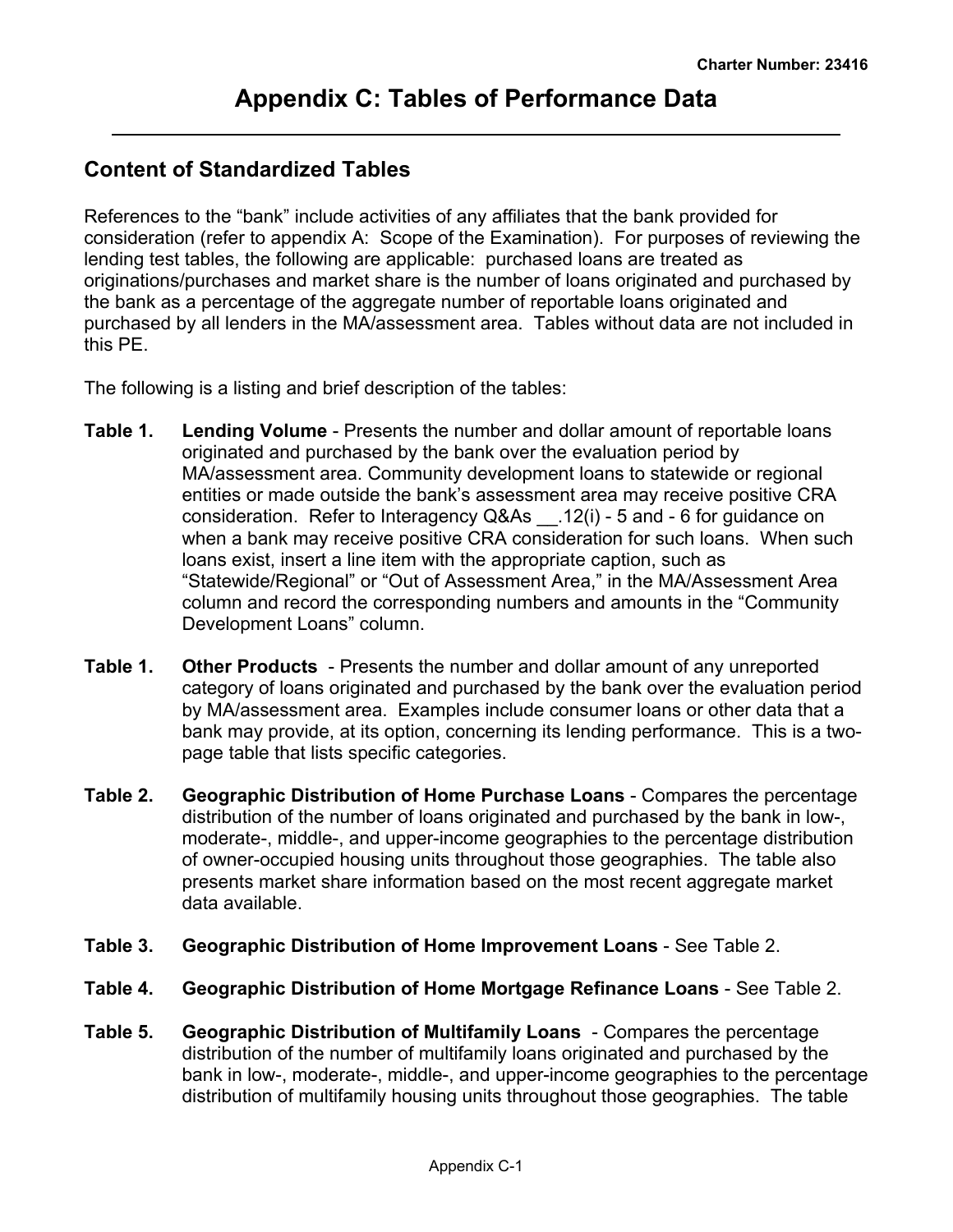also presents market share information based on the most recent aggregate market data available.

- **Table 6. Geographic Distribution of Small Loans to Businesses** The percentage distribution of the number of small loans (less than or equal to \$1 million) to businesses originated and purchased by the bank in low-, moderate-, middle-, and upper-income geographies compared to the percentage distribution of businesses (regardless of revenue size) throughout those geographies. The table also presents market share information based on the most recent aggregate market data available. Because small business data are not available for geographic areas smaller than counties, it may be necessary to use geographic areas larger than the bank's assessment area.
- **Table 7. Geographic Distribution of Small Loans to Farms** The percentage distribution of the number of small loans (less than or equal to \$500,000) to farms originated and purchased by the bank in low-, moderate-, middle-, and upper-income geographies compared to the percentage distribution of farms (regardless of revenue size) throughout those geographies. The table also presents market share information based on the most recent aggregate market data available. Because small farm data are not available for geographic areas smaller than counties, it may be necessary to use geographic areas larger than the bank's assessment area.
- **Table 8. Borrower Distribution of Home Purchase Loans** Compares the percentage distribution of the number of loans originated and purchased by the bank to low-, moderate-, middle-, and upper-income borrowers to the percentage distribution of families by income level in each MA/assessment area. The table also presents market share information based on the most recent aggregate market data available.
- **Table 9. Borrower Distribution of Home Improvement Loans** See Table 8.
- **Table 10. Borrower Distribution of Refinance Loans** See Table 8.
- **Table 11. Borrower Distribution of Small Loans to Businesses** Compares the percentage distribution of the number of small loans (less than or equal to \$1 million) originated and purchased by the bank to businesses with revenues of \$1 million or less to the percentage distribution of businesses with revenues of \$1 million or less. In addition, the table presents the percentage distribution of the number of loans originated and purchased by the bank by loan size, regardless of the revenue size of the business. Market share information is presented based on the most recent aggregate market data available.
- **Table 12. Borrower Distribution of Small Loans to Farms** Compares the percentage distribution of the number of small loans (less than or equal to \$500,000) originated and purchased by the bank to farms with revenues of \$1 million or less to the percentage distribution of farms with revenues of \$1 million or less. In addition, the table presents the percentage distribution of the number of loans originated and purchased by the bank by loan size, regardless of the revenue size of the farm.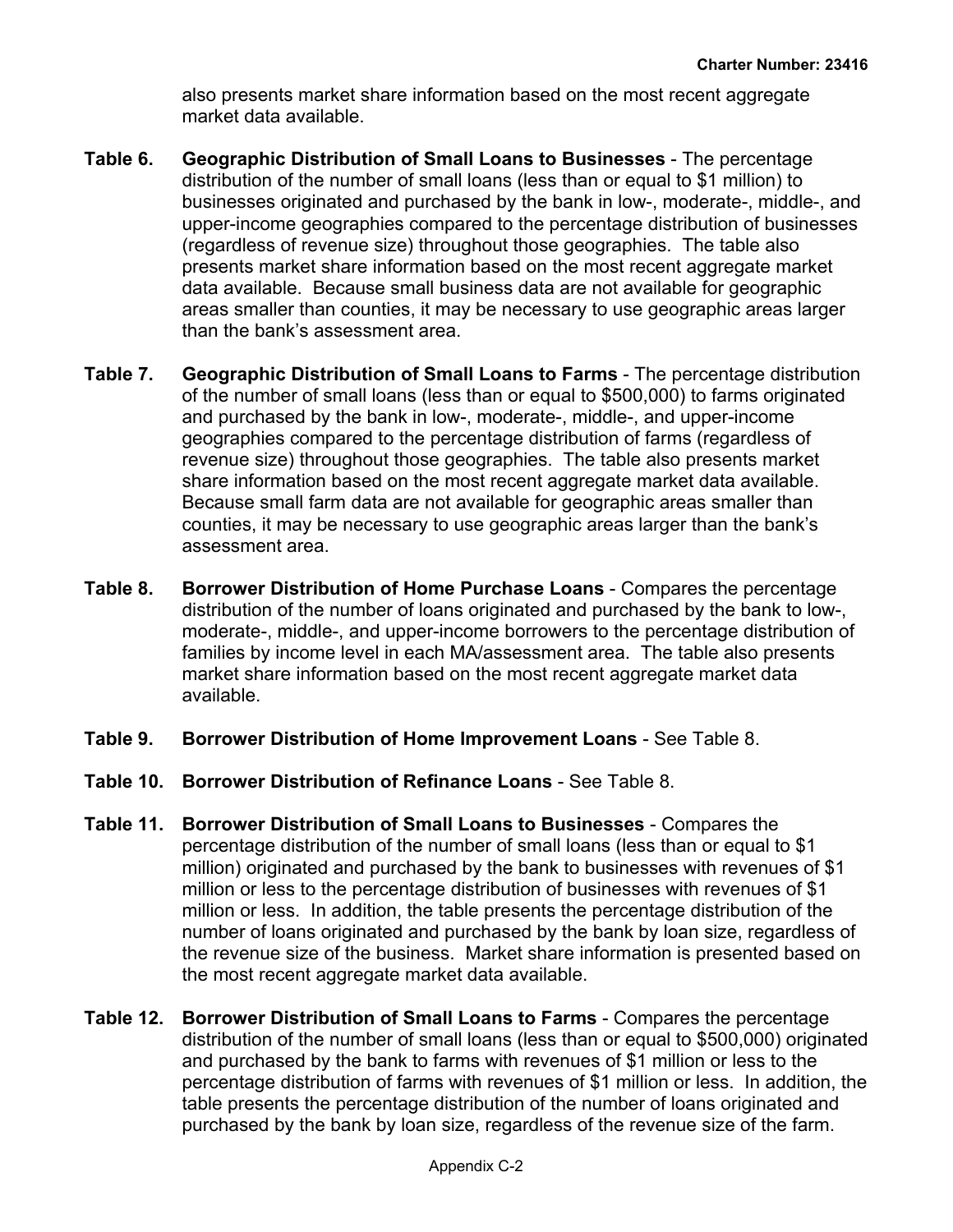Market share information is presented based on the most recent aggregate market data available.

- **Table 13. Geographic and Borrower Distribution of Consumer Loans (OPTIONAL)** For geographic distribution, the table compares the percentage distribution of the number of loans originated and purchased by the bank in low-, moderate-, middle-, and upper-income geographies to the percentage distribution of households within each geography. For borrower distribution, the table compares the percentage distribution of the number of loans originated and purchased by the bank to low-, moderate-, middle-, and upper-income borrowers to the percentage of households by income level in each MA/assessment area.
- **Table 14. Qualified Investments** Presents the number and dollar amount of qualified investments made by the bank in each MA/AA. The table separately presents investments made during prior evaluation periods that are still outstanding and investments made during the current evaluation period. Prior-period investments are reflected at their book value as of the end of the evaluation period. Current period investments are reflected at their original investment amount even if that amount is greater than the current book value of the investment. The table also presents the number and dollar amount of unfunded qualified investment commitments. In order to be included, an unfunded commitment must be legally binding and tracked and recorded by the bank's financial reporting system.

A bank may receive positive consideration for qualified investments in statewide/regional entities or made outside of the bank's assessment area. See Interagency Q&As \_\_.12(i) - 5 and - 6 for guidance on when a bank may receive positive CRA consideration for such investments. When such investments exist, insert a line item with the appropriate caption, such as "Statewide/Regional" or "Out of Assessment Area," in the MA/Assessment Area column and record the corresponding numbers and amounts in the "Qualified Investments" column.

**Table 15. Distribution of Branch Delivery System and Branch Openings/Closings** - Compares the percentage distribution of the number of the bank's branches in low-, moderate-, middle-, and upper-income geographies to the percentage of the population within each geography in each MA/AA. The table also presents data on branch openings and closings in each MA/AA.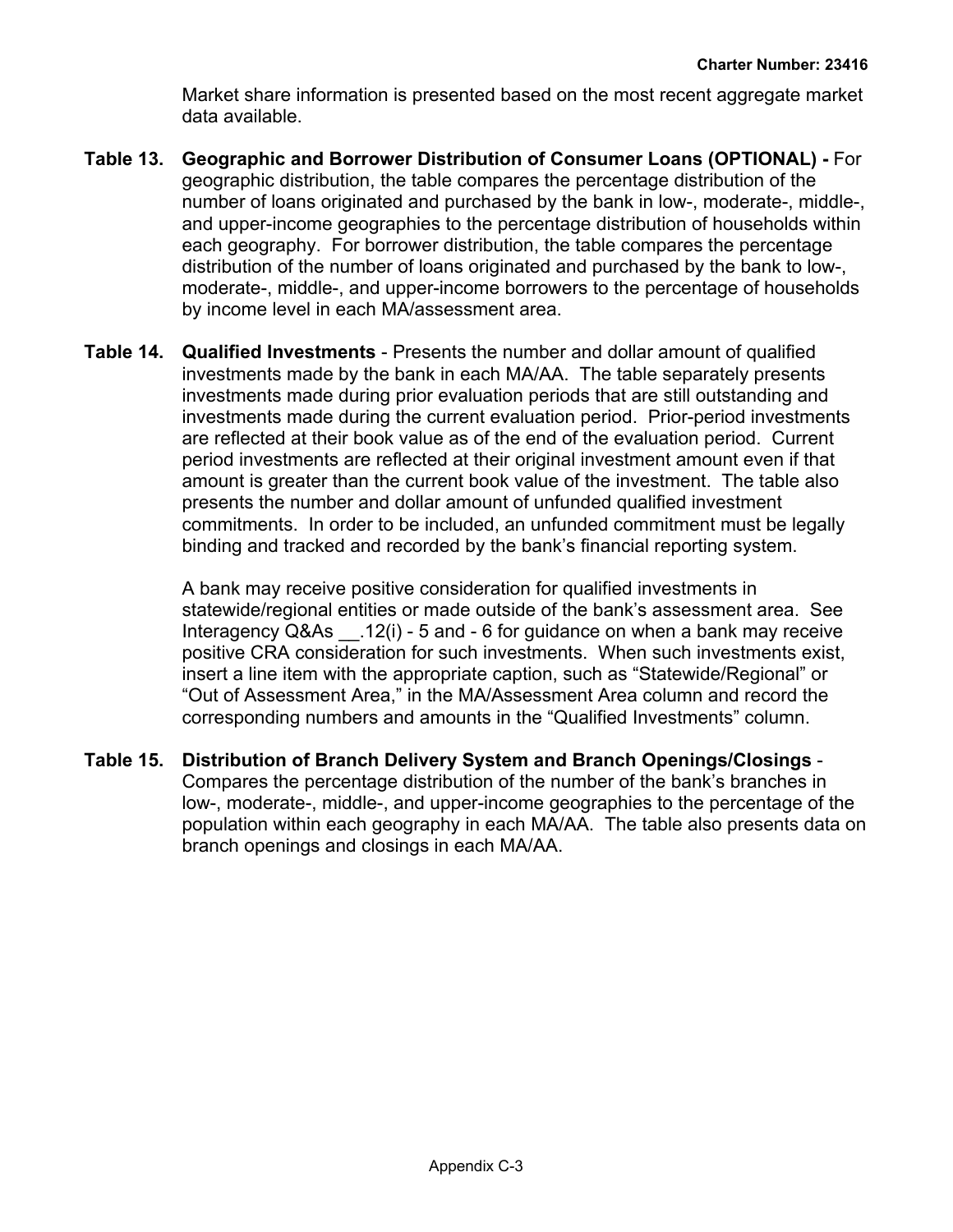<span id="page-19-2"></span><span id="page-19-1"></span><span id="page-19-0"></span>

|                                                                                                     | <b>Table 1. Lending Volume</b> |    |               |     |                                     |   |                      |                   |                    |     |                                |                                         |  |  |  |
|-----------------------------------------------------------------------------------------------------|--------------------------------|----|---------------|-----|-------------------------------------|---|----------------------|-------------------|--------------------|-----|--------------------------------|-----------------------------------------|--|--|--|
| LENDING VOLUME<br>Evaluation Period: JANUARY 1, 1999 TO DECEMBER 31, 2002<br>Geography: ESCAMBIA AA |                                |    |               |     |                                     |   |                      |                   |                    |     |                                |                                         |  |  |  |
|                                                                                                     | % of<br>Rated<br>Area          |    | Home Mortgage |     | Small Loans to<br><b>Businesses</b> |   | Small Loans to Farms | Development Loans | Communitv<br>$***$ |     | <b>Total Reported</b><br>Loans | % of Rated Area<br>Deposits in<br>MA/AA |  |  |  |
| MA/Assessment Area<br>$(2002)$ :                                                                    | Loans (#)<br>in MA/AA          | #  | \$ (000's)    | #   | \$ (000's)                          | # | \$ (000's)           | #                 | \$ (000's)         | #   | \$(000's)                      |                                         |  |  |  |
| <b>Full Review:</b>                                                                                 |                                |    |               |     |                                     |   |                      |                   |                    |     |                                |                                         |  |  |  |
| Escambia AA                                                                                         | 100.00                         | 72 | 8,713         | 306 | 47.003                              |   |                      |                   | 522.000            | 382 | 577.716                        | 100.00                                  |  |  |  |

<sup>\*</sup> Loan Data as of December 31, 2002. Rated area refers to either the state or multi-state MA rating area.

<sup>\*\*</sup> The evaluation period for Community Development Loans is From April 01, 1999 to January 05, 2004.

<sup>\*\*\*</sup> Deposit Data as of September 30, 2003. Rated Area refers to either the state, multi-state MA, or institution, as appropriate.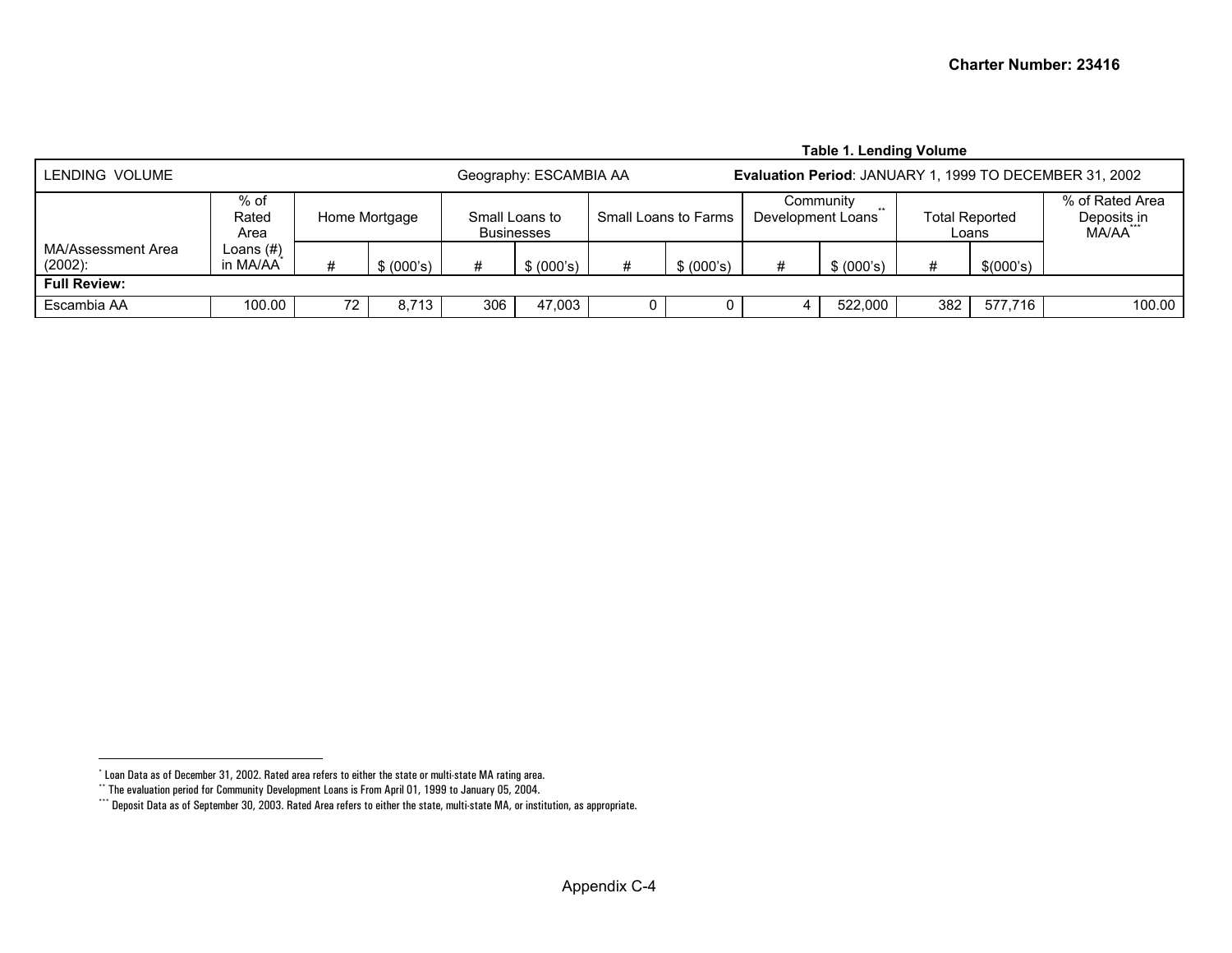# <span id="page-20-2"></span><span id="page-20-1"></span><span id="page-20-0"></span>**Table2. Geographic Distribution of Home Purchase Loans**

| Geographic Distribution: HOME PURCHASE<br>2002 |    | Geography: ESCAMBIA AA    |                                            |                                | <b>Evaluation Period: JANUARY 1, 1999 TO DECEMBER 31,</b> |                              |                               |                             |                               |                 |       |      |      |      |      |
|------------------------------------------------|----|---------------------------|--------------------------------------------|--------------------------------|-----------------------------------------------------------|------------------------------|-------------------------------|-----------------------------|-------------------------------|-----------------|-------|------|------|------|------|
|                                                |    | Low-Income<br>Geographies |                                            | Moderate-Income<br>Geographies |                                                           | Middle-Income<br>Geographies |                               | Upper-Income<br>Geographies | Market Share (%) by Geography |                 |       |      |      |      |      |
| MA/Assessment Area:                            | #  | % of<br>Total             | ℅<br>Owner<br>Occ<br>$***$<br><b>Units</b> | % BANK<br>Loans                | %<br>Owner<br>Occ<br>Units***                             | % BANK<br>Loans              | %<br>Owner<br>Occ<br>Jnits*** | % BANK<br>Loans             | %<br>Owner<br>Occ<br>Units*** | % BANK<br>Loans | Overa | LOW  | Mod  | Mid  | Upp  |
| <b>Full Review:</b>                            |    |                           |                                            |                                |                                                           |                              |                               |                             |                               |                 |       |      |      |      |      |
| Escambia AA                                    | 48 | 100.00                    | 4.12                                       | 4.17                           | 10.13                                                     | 2.08                         | 57.65                         | 33.33                       | 28.10                         | 60.42           | 0.21  | 0.00 | 0.00 | 0.07 | 0.43 |

<sup>\*</sup> Based on 2002 Peer Mortgage Data: Southeast Region 1.

 $\cdot^*$  Home purchase loans originated and purchased in the MA/AA as a percentage of all home purchase loans originated and purchased in the rated area.

<sup>\*\*\*\*</sup> Percentage of Owner Occupied Units is the number of owner occupied housing units in a particular geography divided by the number of owner occupied housing units in the area based on 1990 Census information.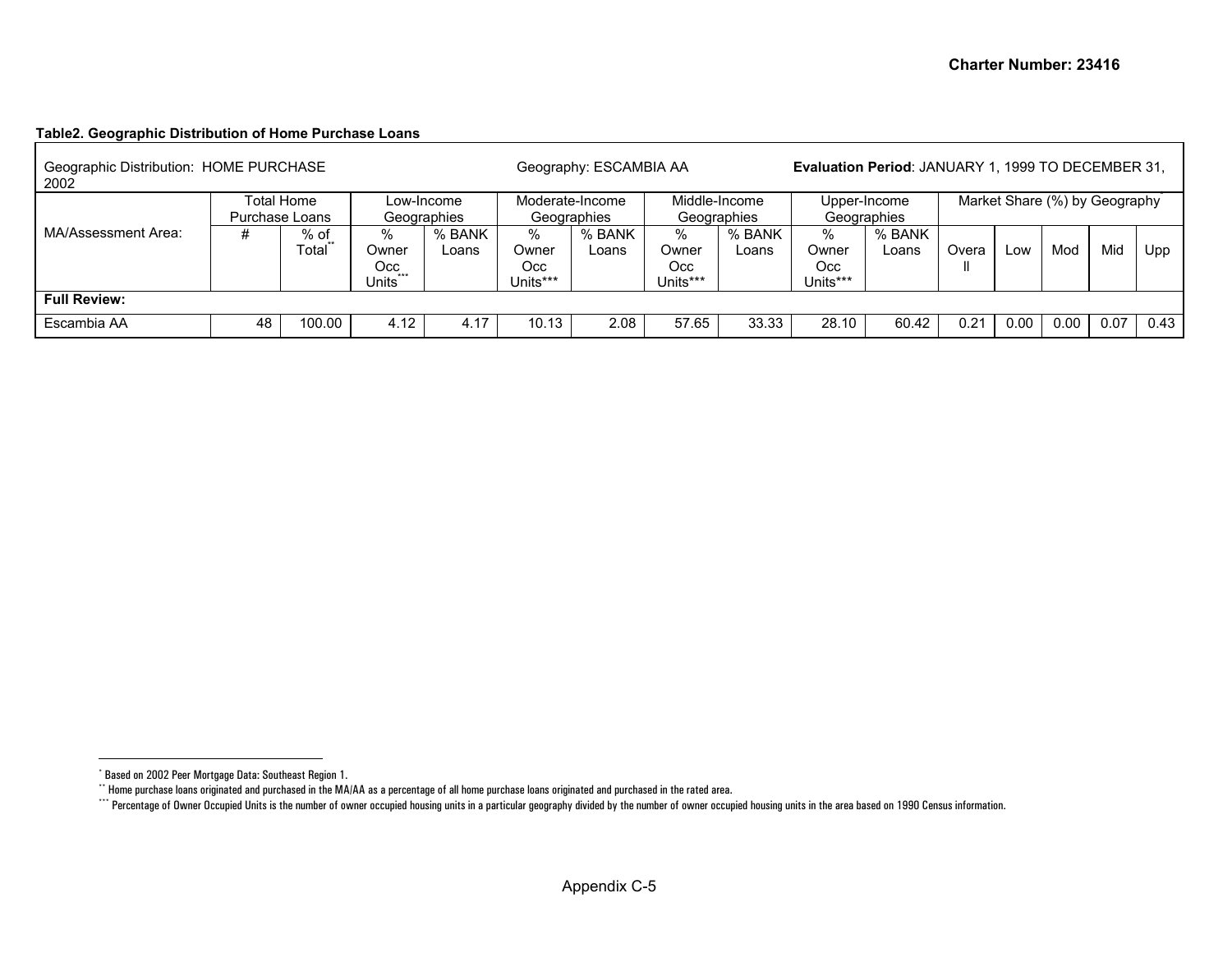#### **Table 3. Geographic Distribution of Home Improvement Loans**

<span id="page-21-2"></span><span id="page-21-1"></span><span id="page-21-0"></span>

| Geographic Distribution: HOME IMPROVEMENT<br>31, 2002 |                                                                 |               | Geography: ESCAMBIA AA              |                 |                                | <b>Evaluation Period: JANUARY 1, 1999 TO DECEMBER</b> |                               |                              |                                |                 |             |      |                               |      |      |
|-------------------------------------------------------|-----------------------------------------------------------------|---------------|-------------------------------------|-----------------|--------------------------------|-------------------------------------------------------|-------------------------------|------------------------------|--------------------------------|-----------------|-------------|------|-------------------------------|------|------|
| MA/Assessment Area:                                   | Total Home<br>Low-Income<br>Geographies<br>Improvement<br>Loans |               |                                     |                 |                                | Moderate-Income<br>Geographies                        |                               | Middle-Income<br>Geographies | Upper-Income<br>Geographies    |                 |             |      | Market Share (%) by Geography |      |      |
|                                                       | #                                                               | % of<br>Total | %<br>Owner<br>Occ<br>$***$<br>Units | % BANK<br>Loans | %<br>Owner<br>Occ.<br>Units*** | % BANK<br>Loans                                       | %<br>Owner<br>Occ<br>Units*** | % BANK<br>∟oans              | %<br>Owner<br>Occ.<br>Units*** | % BANK<br>Loans | Over<br>all | LOW  | Mod                           | Mid  | Upp  |
| <b>Full Review:</b>                                   |                                                                 |               |                                     |                 |                                |                                                       |                               |                              |                                |                 |             |      |                               |      |      |
| Escambia AA                                           | 8                                                               | 100.0         | 4.12                                | 0.00            | 10.13                          | 0.00                                                  | 57.65                         | 75.00                        | 28.10                          | 25.00           | 0.17        | 0.00 | 0.00                          | 0.00 | 0.53 |

<sup>\*</sup> Based on 2002 Peer Mortgage Data: Southeast Region 1.

<sup>\*\*</sup> Home improvement loans originated and purchased in the MA/AA as a percentage of all home improvement loans originated and purchased in the rated area.

<sup>\*\*\*\*</sup> Percentage of Owner Occupied Units is the number of owner occupied housing units in a particular geography divided by number of owner occupied housing units in the area based on 1990 Census information.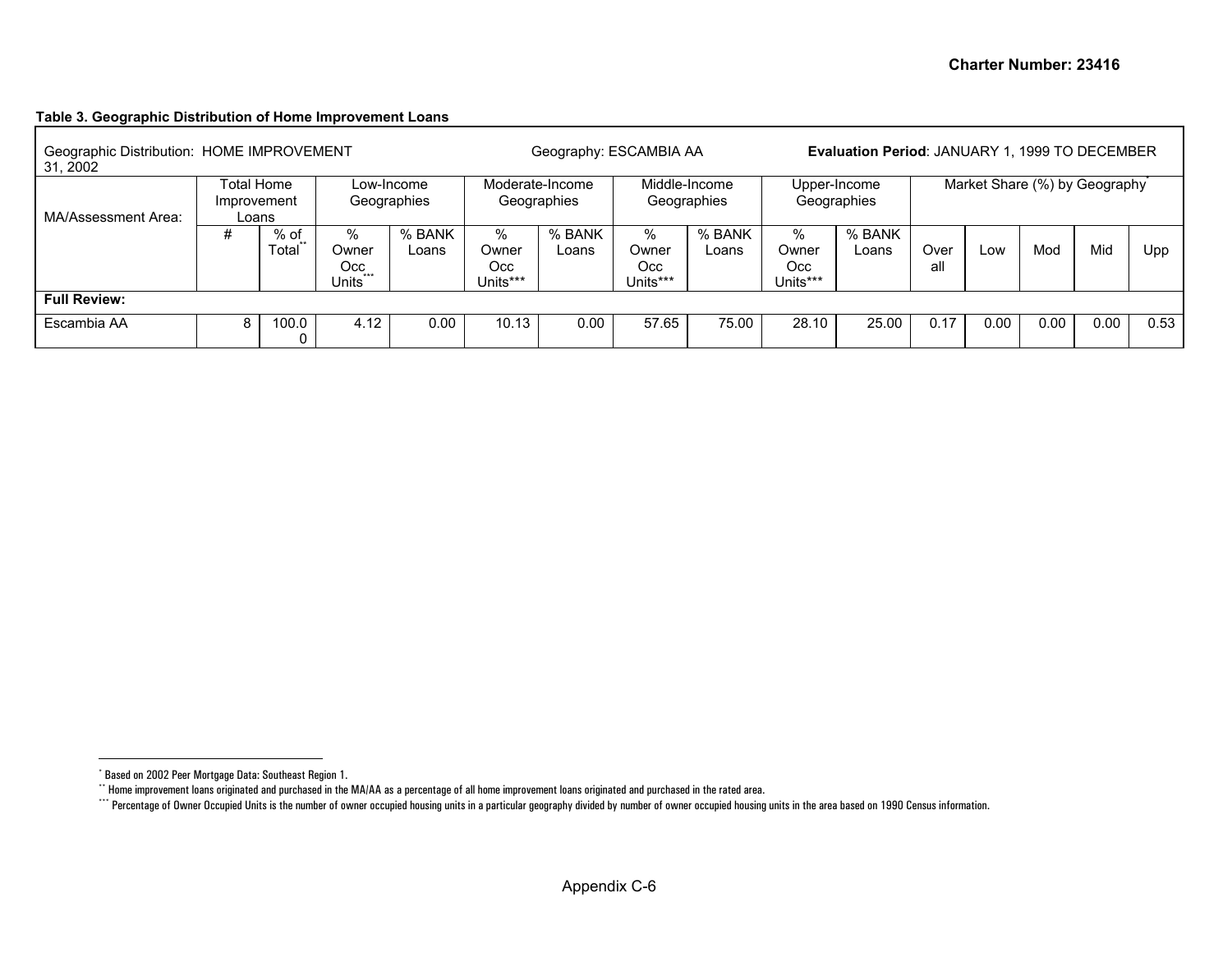# <span id="page-22-2"></span><span id="page-22-1"></span><span id="page-22-0"></span>**Table 4. Geographic Distribution of Home Mortgage Refinance Loans**

| Geographic Distribution: HOME MORTGAGE REFINANCE<br><b>DECEMBER 31, 2002</b> |          |                                  |                                     | Geography: ESCAMBIA AA    |                            |                                |                            |                 | <b>Evaluation Period: JANUARY 1, 1999 TO</b> |                             |             |                               |      |      |      |
|------------------------------------------------------------------------------|----------|----------------------------------|-------------------------------------|---------------------------|----------------------------|--------------------------------|----------------------------|-----------------|----------------------------------------------|-----------------------------|-------------|-------------------------------|------|------|------|
| MA/Assessment Area:                                                          | Mortgage | Total Home<br>Refinance<br>Loans |                                     | Low-Income<br>Geographies |                            | Moderate-Income<br>Geographies | Geographies                | Middle-Income   |                                              | Upper-Income<br>Geographies |             | Market Share (%) by Geography |      |      |      |
|                                                                              | #        | $%$ of<br>Total                  | % Owner<br>Occ.<br>$+ + +$<br>Units | % BANK<br>Loans           | % Owner<br>Occ<br>Units*** | % BANK<br>Loans                | % Owner<br>Occ<br>Units*** | % BANK<br>Loans | % Owner<br>Occ.<br>Units***                  | % BANK<br>Loans             | Over<br>all | Low                           | Mod  | Mid  | Upp  |
| <b>Full Review:</b>                                                          |          |                                  |                                     |                           |                            |                                |                            |                 |                                              |                             |             |                               |      |      |      |
| Escambia AA                                                                  | 15       | 100.0                            | 4.12                                | 0.00                      | 10.13                      | 0.00                           | 57.65                      | 80.00           | 28.10                                        | 20.00                       | 0.02        | 0.00                          | 0.00 | 0.02 | 0.03 |

<sup>\*</sup> Based on 2002 Peer Mortgage Data: Southeast Region 1.

 $^{\circ}$  Home mortgage refinance loans originated and purchased in the MA/AA as a percentage of all home mortgage refinance loans originated and purchased in the rated area.

<sup>\*\*\*\*</sup> Percentage of Owner Occupied Units is the number of owner occupied housing units in a particular geography divided by number of owner occupied housing units in the area based on 1990 Census information.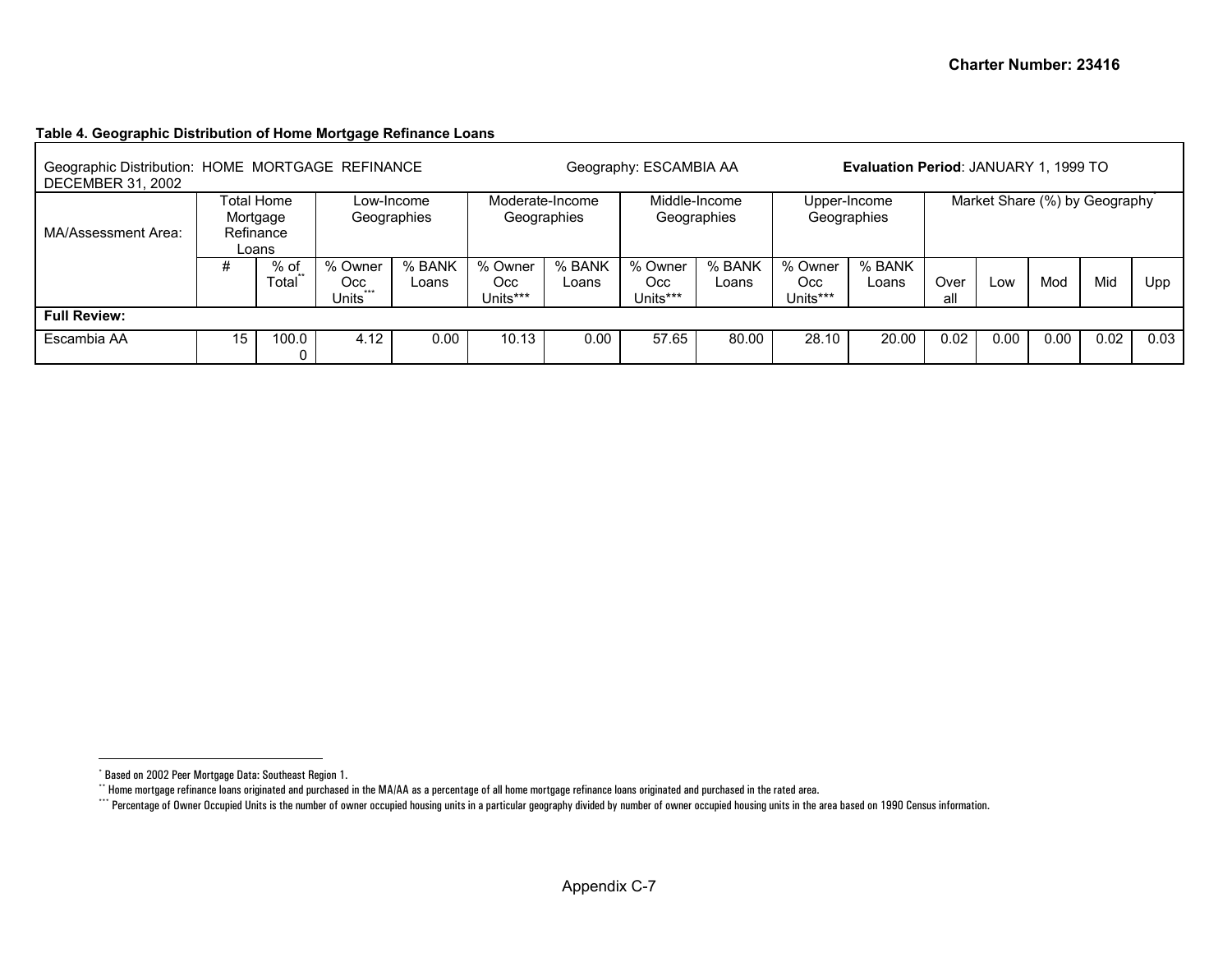# <span id="page-23-2"></span><span id="page-23-1"></span><span id="page-23-0"></span>**Table 5. Geographic Distribution of Multifamily Loans**

| Geographic Distribution: MULTIFAMILY<br>2002 |   |                                   |                  |                           |                  | Geography: ESCAMBIA AA         |                              | Evaluation Period: JANUARY 1, 1999 TO DECEMBER 31, |                             |                 |                               |      |      |      |      |
|----------------------------------------------|---|-----------------------------------|------------------|---------------------------|------------------|--------------------------------|------------------------------|----------------------------------------------------|-----------------------------|-----------------|-------------------------------|------|------|------|------|
|                                              |   | <b>Total Multifamily</b><br>Loans |                  | Low-Income<br>Geographies |                  | Moderate-Income<br>Geographies | Middle-Income<br>Geographies |                                                    | Upper-Income<br>Geographies |                 | Market Share (%) by Geography |      |      |      |      |
| MA/Assessment Area:                          | # | % of<br>$+ +$<br>Total            | % of MF<br>Jnits | % BANK<br>Loans           | % MF<br>Units*** | % BANK<br>Loans                | % MF<br>Units***             | % BANK<br>Loans                                    | % MF<br>Units***            | % BANK<br>Loans | Over<br>all                   | LOW  | Mod  | Mid  | Upp  |
| <b>Full Review:</b>                          |   |                                   |                  |                           |                  |                                |                              |                                                    |                             |                 |                               |      |      |      |      |
| Escambia AA                                  |   | 100.0                             | 6.41             | 0.00                      | 6.41             | 0.00                           | 42.54                        | 0.00                                               | 44.63                       | 100.00          | 4.35                          | 0.00 | 0.00 | 0.00 | 7.69 |

<sup>\*</sup> Based on 2002 Peer Mortgage Data: Southeast Region 1.

<sup>\*\*</sup> Multifamily loans originated and purchased in the MA/AA as a percentage of all multifamily loans originated and purchased in the rated area.

<sup>\*\*\*\*</sup> Percentage of multifamily units is the number of multifamily housing units in a particular geography divided by number of multifamily housing units in the area based on 1990 Census information.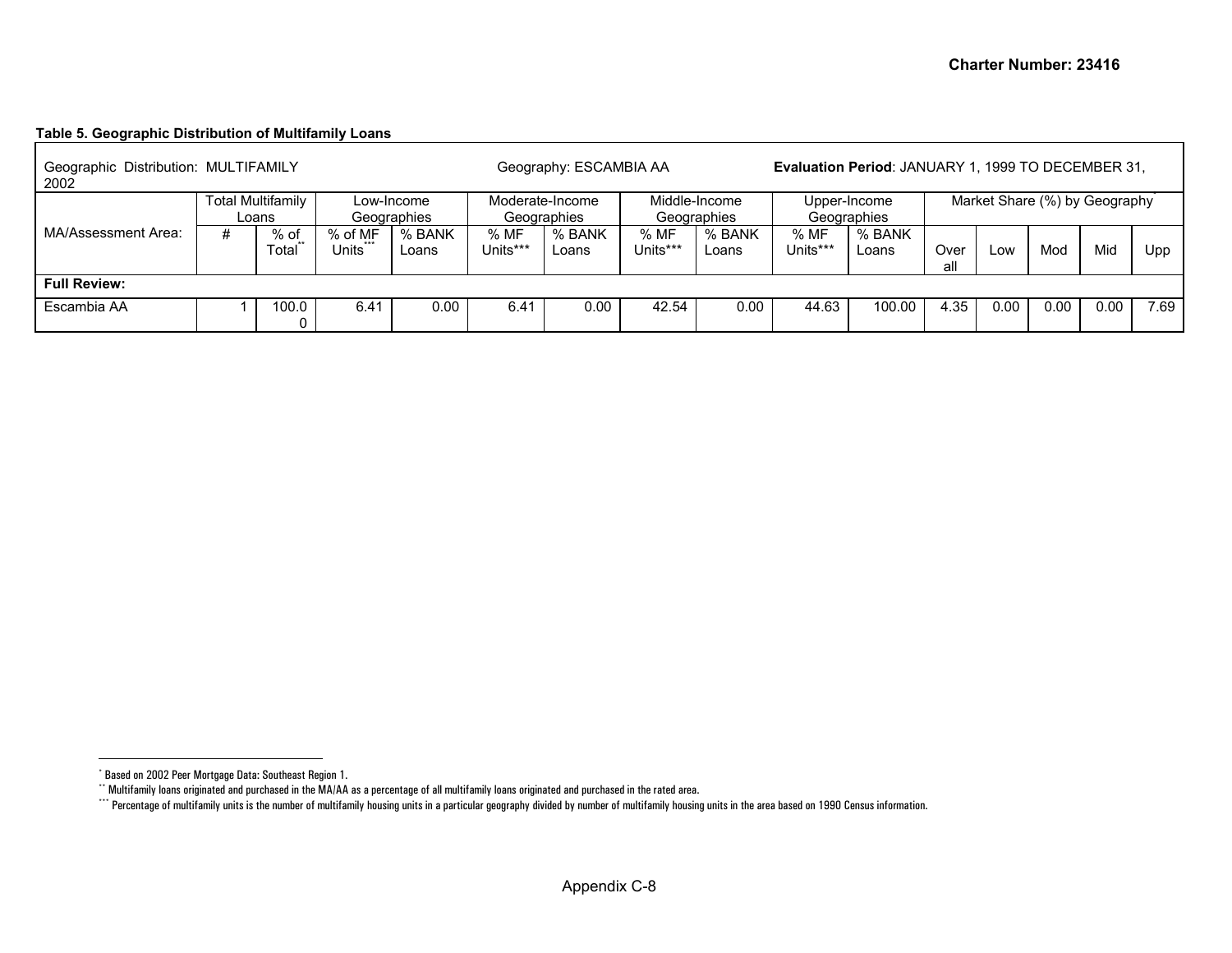# <span id="page-24-2"></span><span id="page-24-1"></span><span id="page-24-0"></span>**Table 6. Geographic Distribution of Small Loans to Businesses**

| Geographic Distribution: SMALL LOANS TO BUSINESSES<br>DECEMBER 31, 2002 |                                                                             |               |                                          |                           | Geography: ESCAMBIA AA         | Evaluation Period: JANUARY 1, 1999 TO |                                    |                           |                                    |                           |        |      |                               |      |      |
|-------------------------------------------------------------------------|-----------------------------------------------------------------------------|---------------|------------------------------------------|---------------------------|--------------------------------|---------------------------------------|------------------------------------|---------------------------|------------------------------------|---------------------------|--------|------|-------------------------------|------|------|
| MA/Assessment Area:                                                     | <b>Total Small</b><br>Low-Income<br><b>Business</b><br>Geographies<br>Loans |               |                                          |                           | Moderate-Income<br>Geographies |                                       | Middle-Income<br>Geographies       |                           | Geographies                        | Upper-Income              |        |      | Market Share (%) by Geography |      |      |
|                                                                         | #                                                                           | % of<br>Total | % of<br><b>Busines</b><br>$+ + +$<br>ses | %<br><b>BANK</b><br>Loans | $%$ of<br>Busines<br>ses***    | %<br><b>BANK</b><br>Loans             | $%$ of<br><b>Busines</b><br>ses*** | %<br><b>BANK</b><br>Loans | % of<br><b>Busines</b><br>$ses***$ | %<br><b>BANK</b><br>Loans | Overal | Low  | Mod                           | Mid  | Upp  |
| <b>Full Review:</b>                                                     |                                                                             |               |                                          |                           |                                |                                       |                                    |                           |                                    |                           |        |      |                               |      |      |
| Escambia AA                                                             | 306                                                                         | 100.00        | 7.56                                     | 1.28                      | 15.36                          | 12.78                                 | 63.77                              | 50.38                     | 6.94                               | 25.56                     | l.19   | 1.48 | . 29                          | 0.06 | 0.86 |

<sup>\*</sup> Based on 2002 Peer Small Business Data: US and PR.

<sup>\*\*</sup> Small loans to businesses originated and purchased in the MA/AA as a percentage of all small loans to businesses originated and purchased in the rated area.

<sup>\*\*\*</sup> Source Data - Dun and Bradstreet (2003).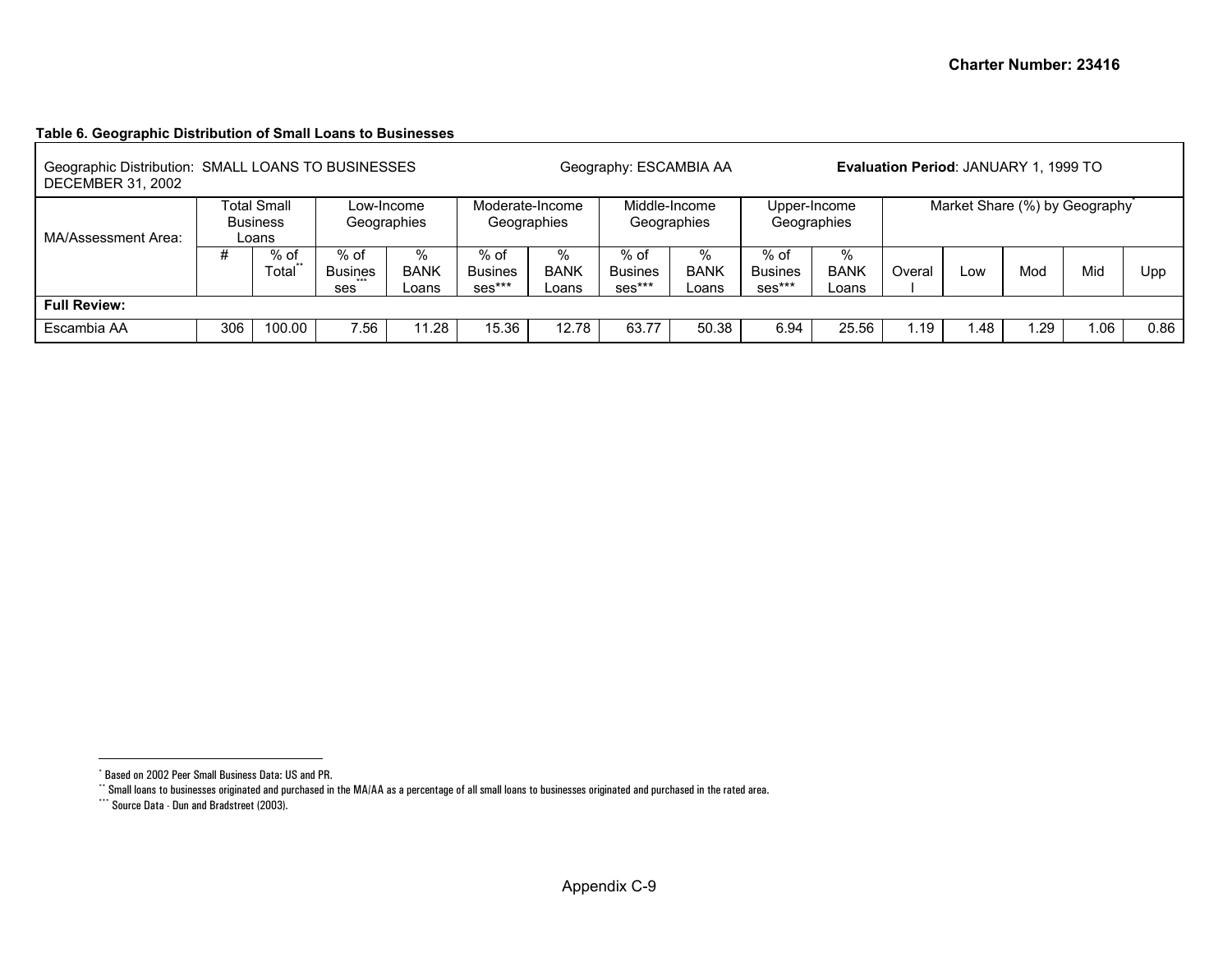# <span id="page-25-2"></span><span id="page-25-1"></span><span id="page-25-0"></span>**Table 7. Geographic Distribution of Small Loans to Farms**

| Geographic Distribution: SMALL LOANS TO FARMS<br>31, 2002 |             |            |                 |                 | Geography: ESCAMBIA AA | <b>Evaluation Period: JANUARY 1, 1999 TO DECEMBER</b> |         |                             |         |        |       |                               |      |      |      |
|-----------------------------------------------------------|-------------|------------|-----------------|-----------------|------------------------|-------------------------------------------------------|---------|-----------------------------|---------|--------|-------|-------------------------------|------|------|------|
|                                                           | Total Small |            | Low-Income      | Moderate-Income |                        | Middle-Income<br>Geographies                          |         | Upper-Income<br>Geographies |         |        |       | Market Share (%) by Geography |      |      |      |
|                                                           |             | Farm Loans |                 | Geographies     |                        | Geographies                                           |         |                             |         |        |       |                               |      |      |      |
| MA/Assessment Area:                                       | #           | % of       | % of<br>$+ + +$ | % BANK          | % of                   | % BANK                                                | $%$ of  | % BANK                      | $%$ of  | % BANK |       |                               |      |      |      |
|                                                           |             | Total      | Farms           | Loans           | Farms**                | Loans                                                 | Farms** | Loans                       | Farms** | Loans  | Overa | Low                           | Mod  | Mid  | Upp  |
| <b>Full Review:</b>                                       |             |            |                 |                 |                        |                                                       |         |                             |         |        |       |                               |      |      |      |
| Escambia AA                                               |             | 0.00       | 4.14            | 0.00            | 10.36                  | 0.00                                                  | 75.15   | 0.00                        | 8.58    | 0.00   | 0.00  | 0.00                          | 0.00 | 0.00 | 0.00 |

<sup>\*</sup> Based on 2002 Peer Small Business Data: US and PR.

<sup>\*\*</sup> Small loans to farms originated and purchased in the MA/AA as a percentage of all small loans to farms originated and purchased in the rated area.

<sup>\*\*\*</sup> Source Data - Dun and Bradstreet (2003).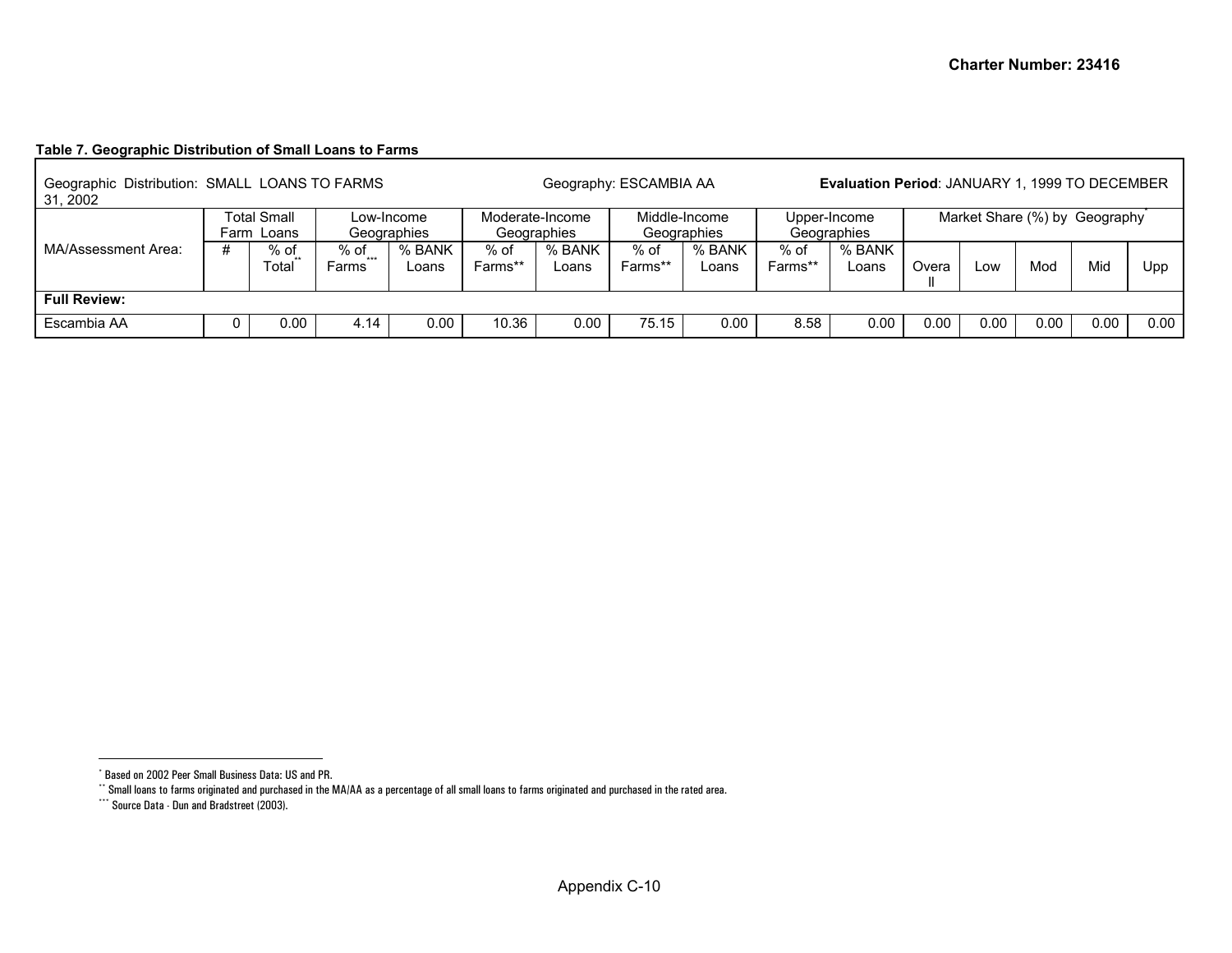#### <span id="page-26-3"></span><span id="page-26-2"></span><span id="page-26-1"></span><span id="page-26-0"></span>**Table 8. Borrower Distribution of Home Purchase Loans**

| Borrower Distribution: HOME PURCHASE<br>2002 |                                 |               |                               |                                |                 | Geography: ESCAMBIA AA              | <b>Evaluation Period: JANUARY 1, 1999 TO DECEMBER 31,</b> |                                   |                      |                                  |              |      |      |      |      |  |
|----------------------------------------------|---------------------------------|---------------|-------------------------------|--------------------------------|-----------------|-------------------------------------|-----------------------------------------------------------|-----------------------------------|----------------------|----------------------------------|--------------|------|------|------|------|--|
| MA/Assessment Area:                          | Total Home<br>Purchase<br>Loans |               |                               | Low-Income<br><b>Borrowers</b> |                 | Moderate-Income<br><b>Borrowers</b> |                                                           | Middle-Income<br><b>Borrowers</b> |                      | Upper-Income<br><b>Borrowers</b> | Market Share |      |      |      |      |  |
|                                              |                                 | % of<br>Total | %<br>$***$<br><b>Families</b> | % BANK<br>$+ + + +$<br>Loans   | %<br>Families** | % BANK<br>Loans****                 | %<br>Families*<br>**                                      | % BANK<br>Loans****               | %<br>Families*<br>** | % BANK<br>Loans****              | Over<br>all  | Low  | Mod  | Mid  | Upp  |  |
| <b>Full Review:</b>                          |                                 |               |                               |                                |                 |                                     |                                                           |                                   |                      |                                  |              |      |      |      |      |  |
| Escambia AA                                  | 48                              | 100.0<br>0    | 21.27<br>2.27                 |                                | 18.09           | 9.09                                | 21.68                                                     | 6.82                              | 38.96                | 81.82                            | 0.17         | 0.00 | 0.00 | 0.00 | 0.38 |  |

<sup>\*</sup> Based on 2002 Peer Mortgage Data: Southeast Region 1.

<sup>\*\*</sup> As a percentage of loans with borrower income information available. No information was available for 8.33% of loans originated and purchased by BANK.

<sup>\*\*\*</sup> Percentage of Families is based on the 1990 Census information.

<sup>\*\*\*\*</sup> Home purchase loans originated and purchased in the MA/AA as a percentage of all home purchase loans originated and purchased in the rated area.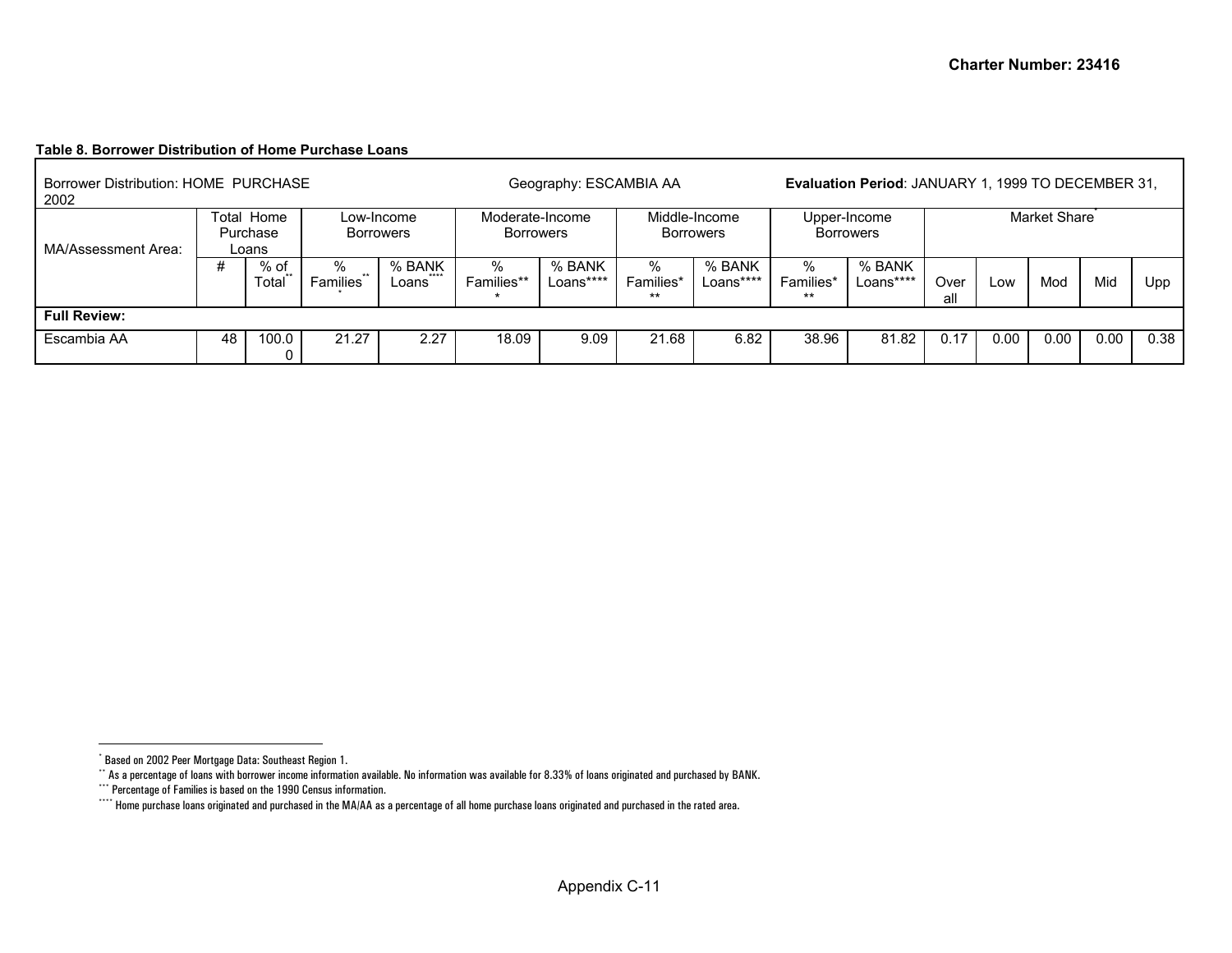#### <span id="page-27-3"></span><span id="page-27-2"></span><span id="page-27-1"></span><span id="page-27-0"></span>**Table 9. Borrower Distribution of Home Improvement Loans**

| Borrower Distribution: HOME IMPROVEMENT<br>2002 |   |                                    |                                |                          | Geography: ESCAMBIA AA              | <b>Evaluation Period: JANUARY 1, 1999 TO DECEMBER 31,</b> |                                   |                     |                                  |                     |              |      |      |      |      |
|-------------------------------------------------|---|------------------------------------|--------------------------------|--------------------------|-------------------------------------|-----------------------------------------------------------|-----------------------------------|---------------------|----------------------------------|---------------------|--------------|------|------|------|------|
| MA/Assessment Area:                             |   | Total Home<br>Improvement<br>Loans | Low-Income<br><b>Borrowers</b> |                          | Moderate-Income<br><b>Borrowers</b> |                                                           | Middle-Income<br><b>Borrowers</b> |                     | Upper-Income<br><b>Borrowers</b> |                     | Market Share |      |      |      |      |
|                                                 |   | % of<br>Total                      | %<br>$***$<br>Families         | % BANK<br>$***$<br>Loans | %<br>Families*<br>**                | % BANK<br>Loans****                                       | %<br>Families*<br>$***$           | % BANK<br>Loans**** | %<br>Families*<br>$***$          | % BANK<br>Loans**** | Over<br>al   | Low  | Mod  | Mid  | Upp  |
| <b>Full Review:</b>                             |   |                                    |                                |                          |                                     |                                                           |                                   |                     |                                  |                     |              |      |      |      |      |
| Escambia AA                                     | 8 | 100.00                             | 21.27                          | 37.50                    | 18.09                               | 12.50                                                     | 21.68                             | 12.50               | 38.96                            | 37.50               | 0.17         | 0.00 | 0.00 | 0.00 | 0.36 |

<sup>\*</sup> Based on 2002 Peer Mortgage Data: Southeast Region 1.

<sup>\*\*</sup> As a percentage of loans with borrower income information available. No information was available for 0.00% of loans originated and purchased by BANK.

<sup>\*\*\*</sup> Percentage of Families is based on the 1990 Census information.

<sup>\*\*\*\*</sup> Home improvement loans originated and purchased in the MA/AA as a percentage of all home improvement loans originated and purchased in the rated area.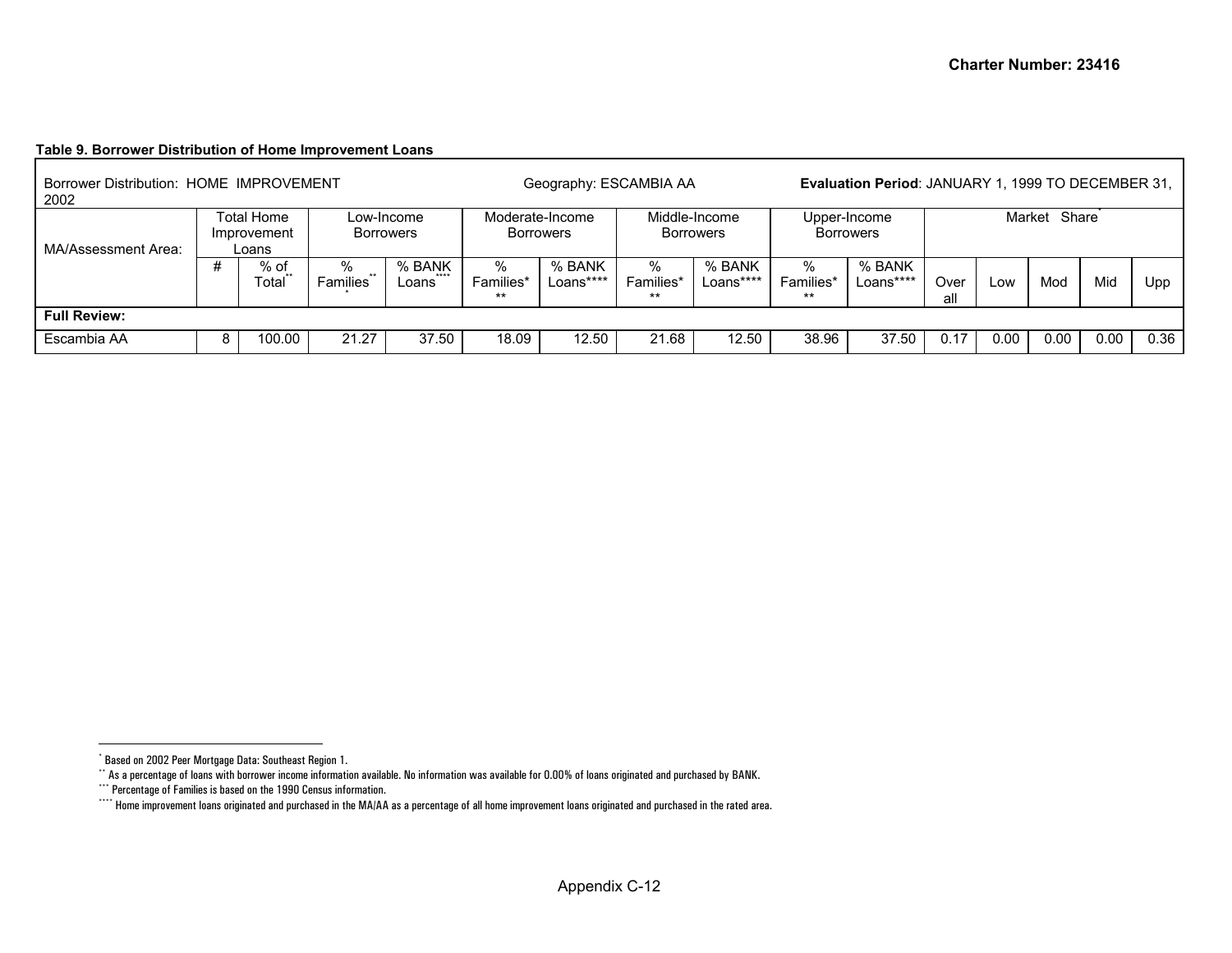### <span id="page-28-3"></span><span id="page-28-2"></span><span id="page-28-1"></span><span id="page-28-0"></span>**Table 10. Borrower Distribution of Home Mortgage Refinance Loans**

| Borrower Distribution: HOME MORTGAGE REFINANCE<br><b>DECEMBER 31, 2002</b> |                                              |               |                                                          |      |                                     |                     | Geography: ESCAMBIA AA                         | <b>Evaluation Period: JANUARY 1, 1999 TO</b> |                                  |                     |              |      |      |      |      |
|----------------------------------------------------------------------------|----------------------------------------------|---------------|----------------------------------------------------------|------|-------------------------------------|---------------------|------------------------------------------------|----------------------------------------------|----------------------------------|---------------------|--------------|------|------|------|------|
| MA/Assessment Area:                                                        | Total Home<br>Mortgage<br>Refinance<br>Loans |               | Low-Income<br><b>Borrowers</b>                           |      | Moderate-Income<br><b>Borrowers</b> |                     | Middle-Income<br><b>Borrowers</b>              |                                              | Upper-Income<br><b>Borrowers</b> |                     | Market Share |      |      |      |      |
|                                                                            | #                                            | % of<br>Total | % BANK<br>%<br>****<br>$***$<br><b>Families</b><br>Loans |      | %<br>Families*<br>$***$             | % BANK<br>Loans**** | % BANK<br>%<br>Families*<br>Loans****<br>$***$ |                                              | %<br>Families*<br>$***$          | % BANK<br>Loans**** |              | Low  | Mod  | Mid  | Upp  |
| <b>Full Review:</b>                                                        |                                              |               |                                                          |      |                                     |                     |                                                |                                              |                                  |                     |              |      |      |      |      |
| Escambia AA                                                                | 15                                           | 100.00        | 21.27                                                    | 0.00 | 18.09                               | 35.71               | 21.68                                          | 14.29                                        | 38.96                            | 50.00               | 0.03         | 0.00 | 0.17 | 0.00 | 0.00 |

<sup>\*</sup> Based on 2002 Peer Mortgage Data: Southeast Region 1.

<sup>\*\*</sup> As a percentage of loans with borrower income information available. No information was available for 6.67% of loans originated and purchased by BANK.

<sup>\*\*\*</sup> Percentage of Families is based on the 1990 Census information.

<sup>\*\*\*\*</sup> Home mortgage refinance loans originated and purchased in the MA/AA as a percentage of all home mortgage refinance loans originated and purchased in the rated area.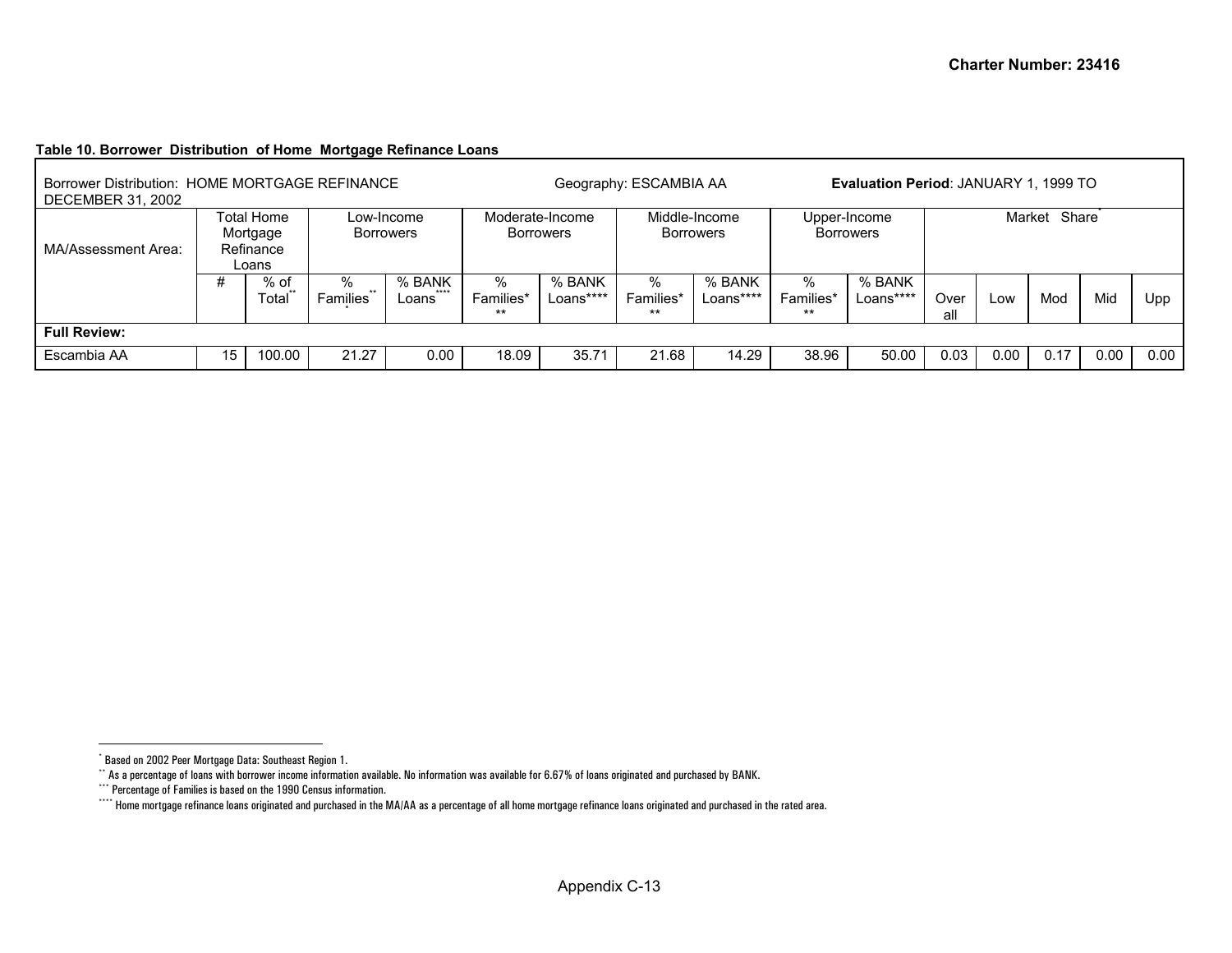#### <span id="page-29-3"></span><span id="page-29-2"></span><span id="page-29-1"></span><span id="page-29-0"></span>**Table11. Borrower Distribution of Small Loans to Businesses**

| Borrower Distribution: SMALL LOANS TO BUSINESSES<br><b>DECEMBER 31, 2002</b> |     |                                                     |                                                              |                 |                      | Geography: ESCAMBIA AA                               | Evaluation Period: JANUARY 1, 1999 TO |      |                            |  |  |  |
|------------------------------------------------------------------------------|-----|-----------------------------------------------------|--------------------------------------------------------------|-----------------|----------------------|------------------------------------------------------|---------------------------------------|------|----------------------------|--|--|--|
|                                                                              |     | <b>Total Small</b><br>Loans to<br><b>Businesses</b> | <b>Businesses With</b><br>Revenues of \$1 million or<br>less |                 |                      | Loans by Original Amount Regardless of Business Size |                                       |      | Market Share <sup>®</sup>  |  |  |  |
| MA/Assessment Area:                                                          | #   | $%$ of<br>Total                                     | % of<br>Businesses                                           | % BANK<br>Loans | \$100,000 or<br>less | >\$100,000 to \$250,000                              | >\$250,000 to<br>\$1,000,000          | All  | Rev\$ 1 Million or<br>Less |  |  |  |
| <b>Full Review:</b>                                                          |     |                                                     |                                                              |                 |                      |                                                      |                                       |      |                            |  |  |  |
| Escambia AA                                                                  | 306 | 100.00                                              | 63.69                                                        | 41.50           | 57.84                | 24.84                                                | 17.32                                 | i.19 | 1.25                       |  |  |  |

<sup>\*</sup> Based on 2002 Peer Small Business Data: US and PR.

<sup>\*\*</sup> Small loans to businesses originated and purchased in the MA/AA as a percentage of all small loans to businesses originated and purchased in the rated area.

<sup>\*\*\*</sup> Businesses with revenues of \$1 million or less as a percentage of all businesses (Source D&B - 2003).

<sup>\*\*\*\*</sup> Small loans to businesses with revenues of \$1 million or less as a percentage of all loans reported as small loans to businesses. No information was available for 25.16% of small loans to businesses originated and pu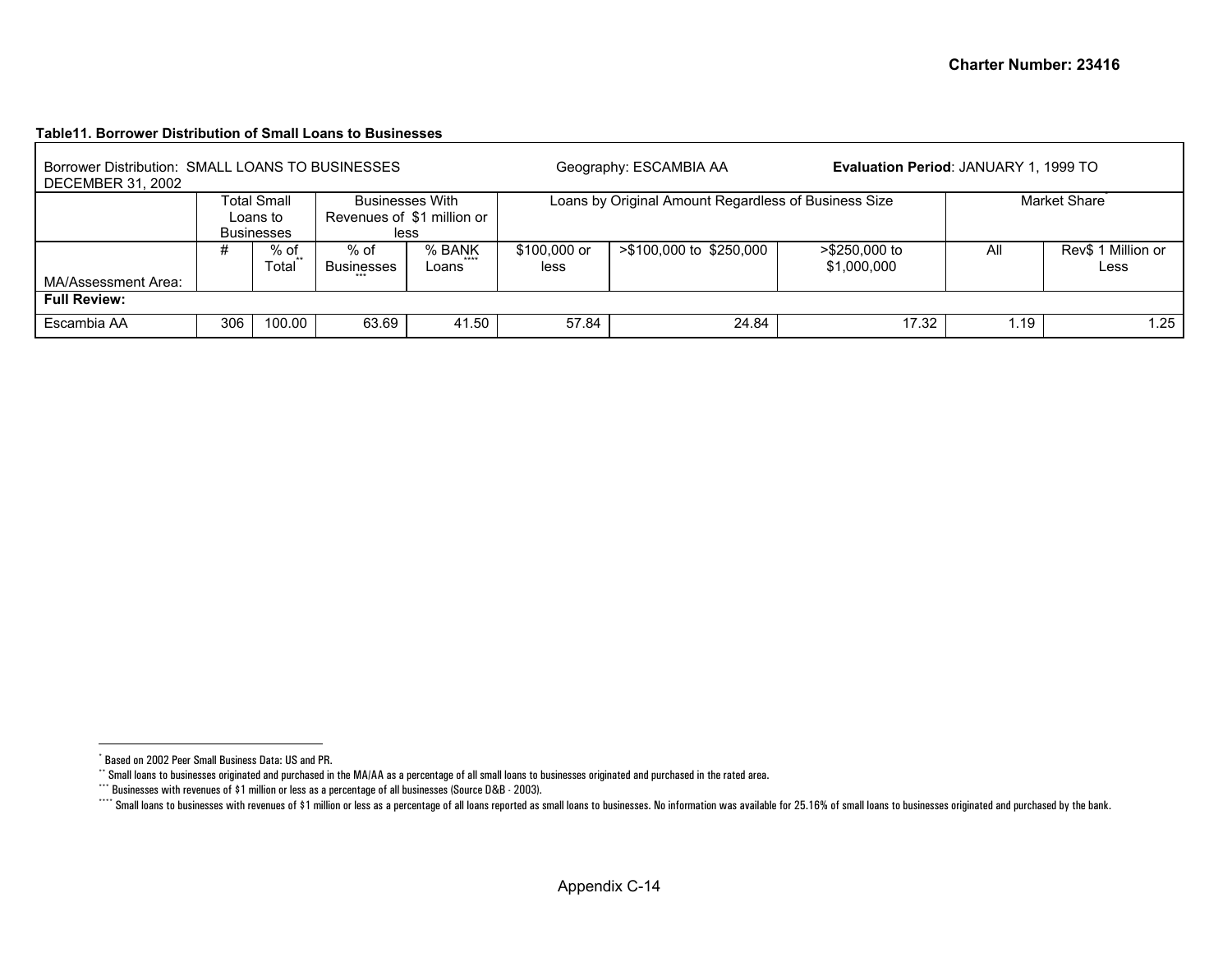#### <span id="page-30-3"></span><span id="page-30-2"></span><span id="page-30-1"></span><span id="page-30-0"></span>**Table12. Borrower Distribution of Small Loans to Farms**

 $\mathbf{r}$ 

| Borrower Distribution: SMALL LOANS TO FARMS<br>31, 2002 |                      |                                      |                                               |                 |                      | Geography: ESCAMBIA AA                           |                              | <b>Evaluation Period: JANUARY 1, 1999 TO DECEMBER</b> |                            |  |  |  |  |
|---------------------------------------------------------|----------------------|--------------------------------------|-----------------------------------------------|-----------------|----------------------|--------------------------------------------------|------------------------------|-------------------------------------------------------|----------------------------|--|--|--|--|
|                                                         |                      | <b>Total Small</b><br>Loans to Farms | Farms With Revenues of<br>\$1 million or less |                 |                      | Loans by Original Amount Regardless of Farm Size |                              |                                                       | Market Share               |  |  |  |  |
| MA/Assessment Area:                                     | $%$ of<br>#<br>Total |                                      | % of<br>$***$<br>Farms                        | % BANK<br>Loans | \$100,000 or<br>less | >\$100,000 to \$250,000                          | >\$250,000 to<br>\$1,000,000 | All                                                   | Rev\$ 1 Million or<br>Less |  |  |  |  |
| <b>Full Review:</b>                                     |                      |                                      |                                               |                 |                      |                                                  |                              |                                                       |                            |  |  |  |  |
| Escambia AA                                             |                      | 0.00                                 | 88.17                                         | 0.00            | 0.00                 | 0.00                                             | 0.00                         | 0.00                                                  | 0.00                       |  |  |  |  |

<sup>\*</sup> Based on 2002 Peer Small Business Data: US and PR.

 $^{\circ}$  Small loans to farms originated and purchased in the MA/AA as a percentage of all small loans to farms originated and purchased in the rated area.

<sup>\*\*\*</sup> Farms with revenues of \$1 million or less as a percentage of all farms (Source D&B - 2003).

Compute to mail loans to farms with revenues of \$1 million or less as a percentage of all loans reported as small loans to farms. No information was available for 0.00% of small loans to farms originated and purchased by t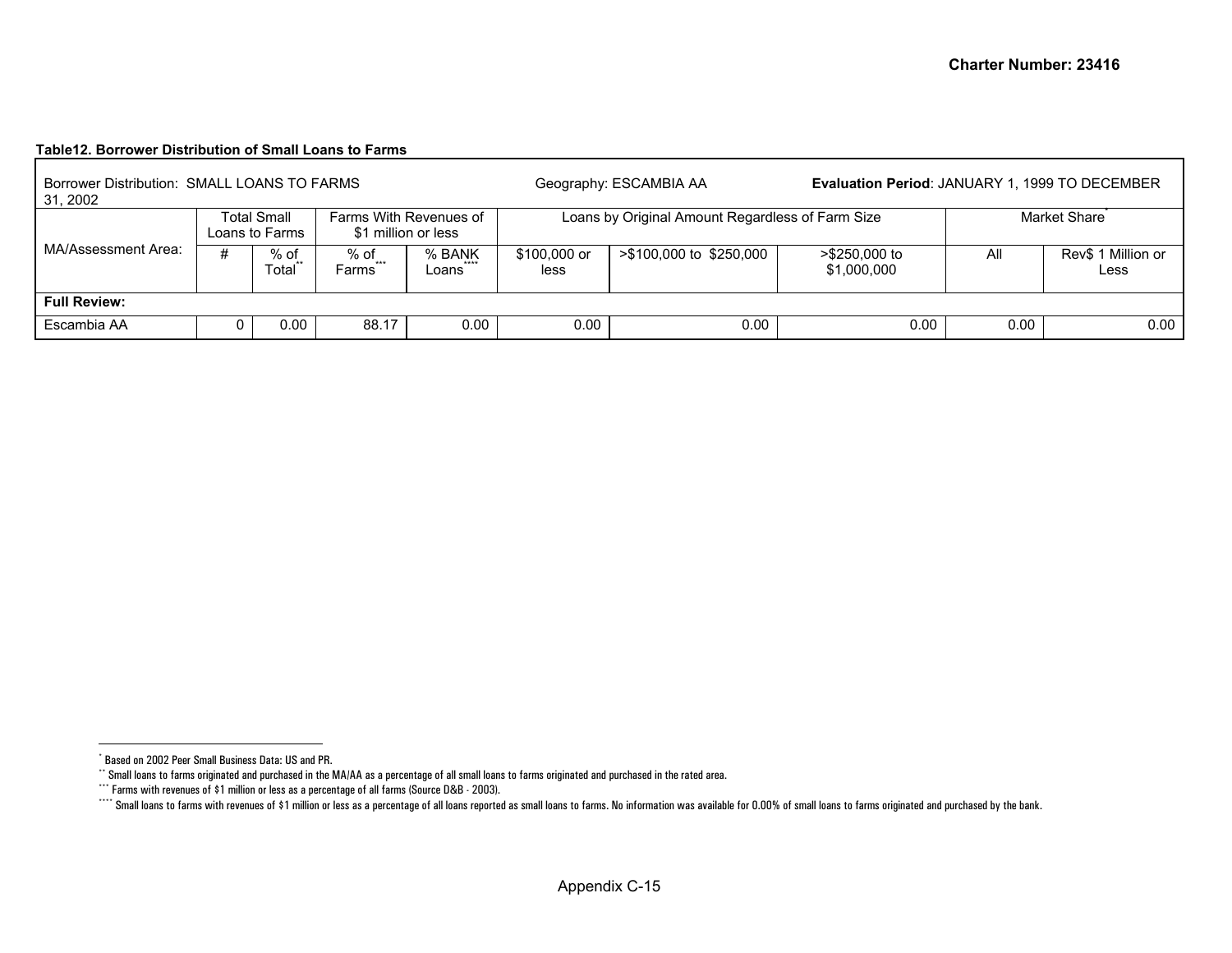# <span id="page-31-1"></span><span id="page-31-0"></span>**Table 14. Qualified Investments**

| QUALIFIED INVESTMENTS |                                 |    | Geography: ESCAMBIA AA            |    | Evaluation Period: JANUARY 1, 1999 TO DECEMBER 31, 2002 |            |                      |           |  |  |  |
|-----------------------|---------------------------------|----|-----------------------------------|----|---------------------------------------------------------|------------|----------------------|-----------|--|--|--|
| MA/Assessment Area:   | <b>Prior Period Investments</b> |    | <b>Current Period Investments</b> |    | <b>Total Investments</b>                                |            | Unfunded Commitments |           |  |  |  |
|                       | \$(000's)                       |    | \$(000's)                         |    | \$(000's)                                               | % of Total |                      | \$(000's) |  |  |  |
| <b>Full Review:</b>   |                                 |    |                                   |    |                                                         |            |                      |           |  |  |  |
| Escambia AA           |                                 | 18 | 588,132                           | 18 | 588,132                                                 | 100.00     |                      |           |  |  |  |

<sup>\* &#</sup>x27;Prior Period Investments' means investments made in a previous evaluation period that are outstanding as of the examination date.

 $``$  'Unfunded Commitments' means legally binding investment commitments that are tracked and recorded by the institution's financial reporting system.